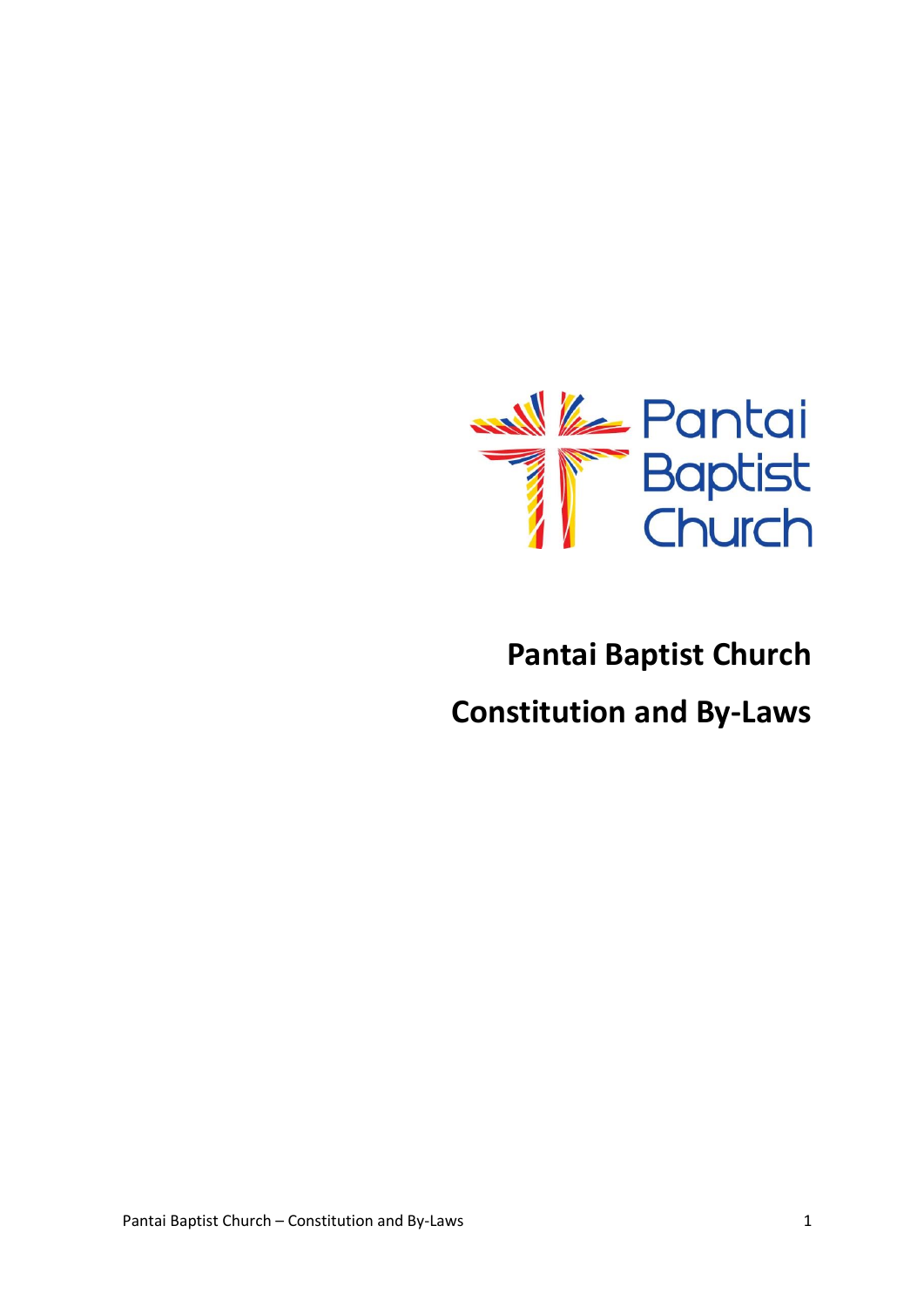**Pantai Baptist Church Constitution and By-Laws Dated 24 October 2021**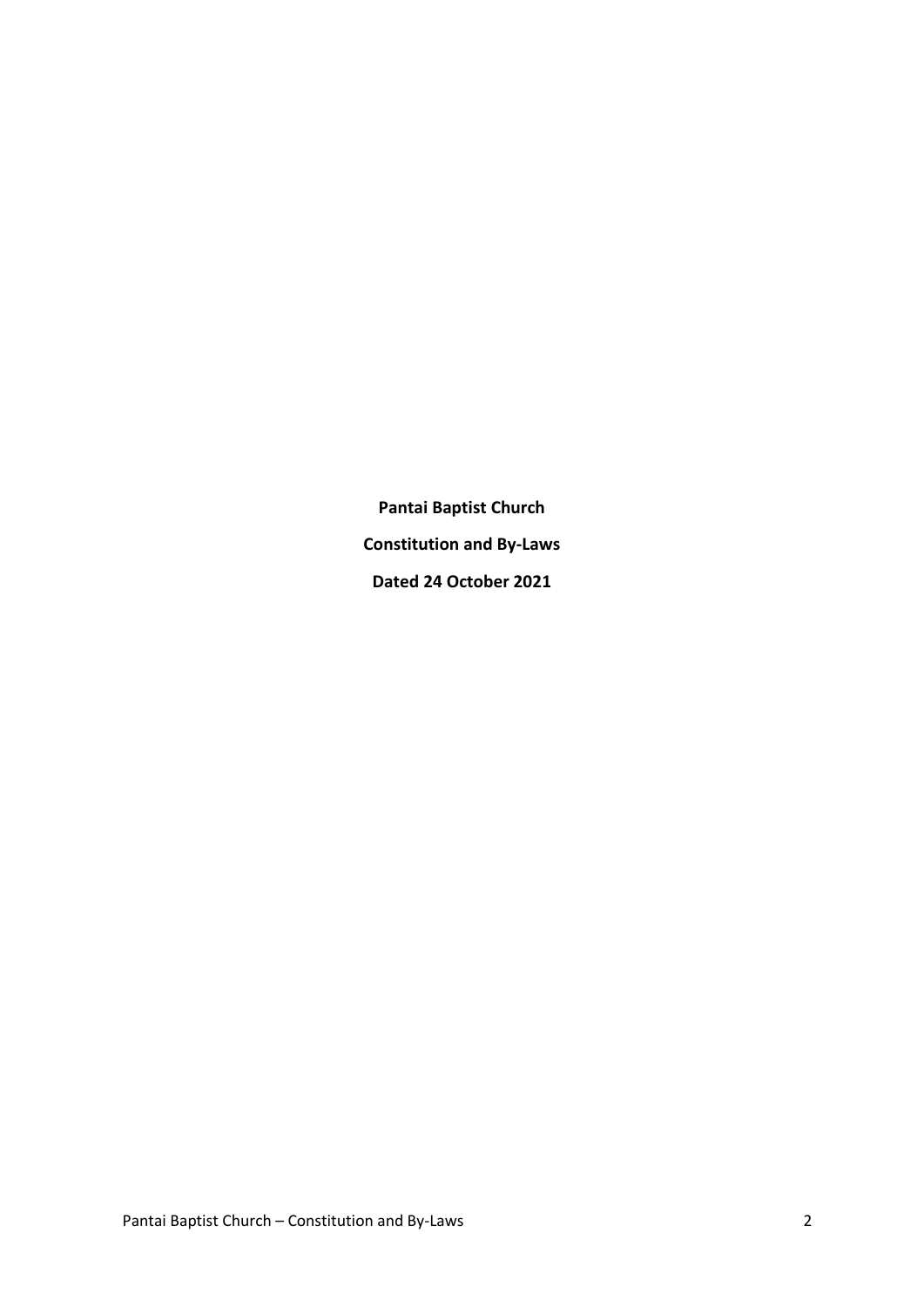# **CONSTITUTION and BY-LAWS**

# **ARTICLE I. NAME**

The name of this church is PANTAI BAPTIST CHURCH.

This Church - a body of believers of the Christian faith - exists on the basis of the freedom of worship guaranteed in the Federal Constitution of Malaysia (Article 11).

## **ARTICLE II. STATEMENT OF FAITH**

## **I. The Scriptures**

The Holy Bible was written by men divinely inspired and is God's revelation of Himself to man. It has God for its author, salvation for its end, and truth, without any mixture of error, for its matter. Therefore all Scripture is totally true and trustworthy.

It reveals the principles by which God judges us, and therefore is, and will remain to the end of the world, the true center of Christian union, and the supreme standard by which all human conduct, creeds, and religious opinions should be tried. All Scripture is a testimony to Christ, who is Himself the focus of divine revelation.

*Exodus 24:4; Deuteronomy 4:1-2; 17:19; Joshua 8:34; Psalms 19:7-10; 119:11,89,105,140; Isaiah 34:16; 40:8; Jeremiah 15:16; 36:1-32; Matthew 5:17-18; 22:29; Luke 21:33; 24:44-46; John 5:39; 16:13-15; 17:17; Acts 2:16ff.; 17:11; Romans 15:4; 16:25-26; 2 Timothy 3:15-17; Hebrews 1:1-2; 4:12; 1 Peter 1:25; 2 Peter 1:19-21.* 

## **II. The True God**

There is one and only one living and true God. He is an intelligent, spiritual, and personal Being, the Creator, Redeemer, Preserver, and Ruler of the universe.

God is infinite in holiness and all other perfections. God is all powerful and all knowing; and His perfect knowledge extends to all things, past, present, and future, including the future decisions of His free creatures.

To Him we owe the highest love, reverence, and obedience. The eternal triune God reveals Himself to us as Father, Son, and Holy Spirit, with distinct personal attributes, but without division of nature, essence, or being.

## **A. God the Father**

God as Father reigns with providential care over His universe, His creatures, and the flow of the stream of human history according to the purposes of His grace. He is all powerful, all knowing, all loving, and all wise. God is Father in truth to those who become children of God through faith in Jesus Christ. He is fatherly in His attitude toward all men.

*Genesis 1:1; 2:7; Exodus 3:14; 6:2-3; 15:11ff.; 20:1ff.; Leviticus 22:2; Deuteronomy 6:4; 32:6; 1 Chronicles 29:10; Psalm 19:1-3; Isaiah 43:3,15; 64:8; Jeremiah 10:10; 17:13; Matthew 6:9ff.; 7:11; 23:9; 28:19; Mark 1:9-11; John 4:24; 5:26; 14:6-13; 17:1-8; Acts 1:7; Romans 8:14-15; 1 Corinthians 8:6; Galatians 4:6; Ephesians 4:6; Colossians 1:15; 1 Timothy 1:17; Hebrews 11:6; 12:9; 1 Peter 1:17; 1 John 5:7.*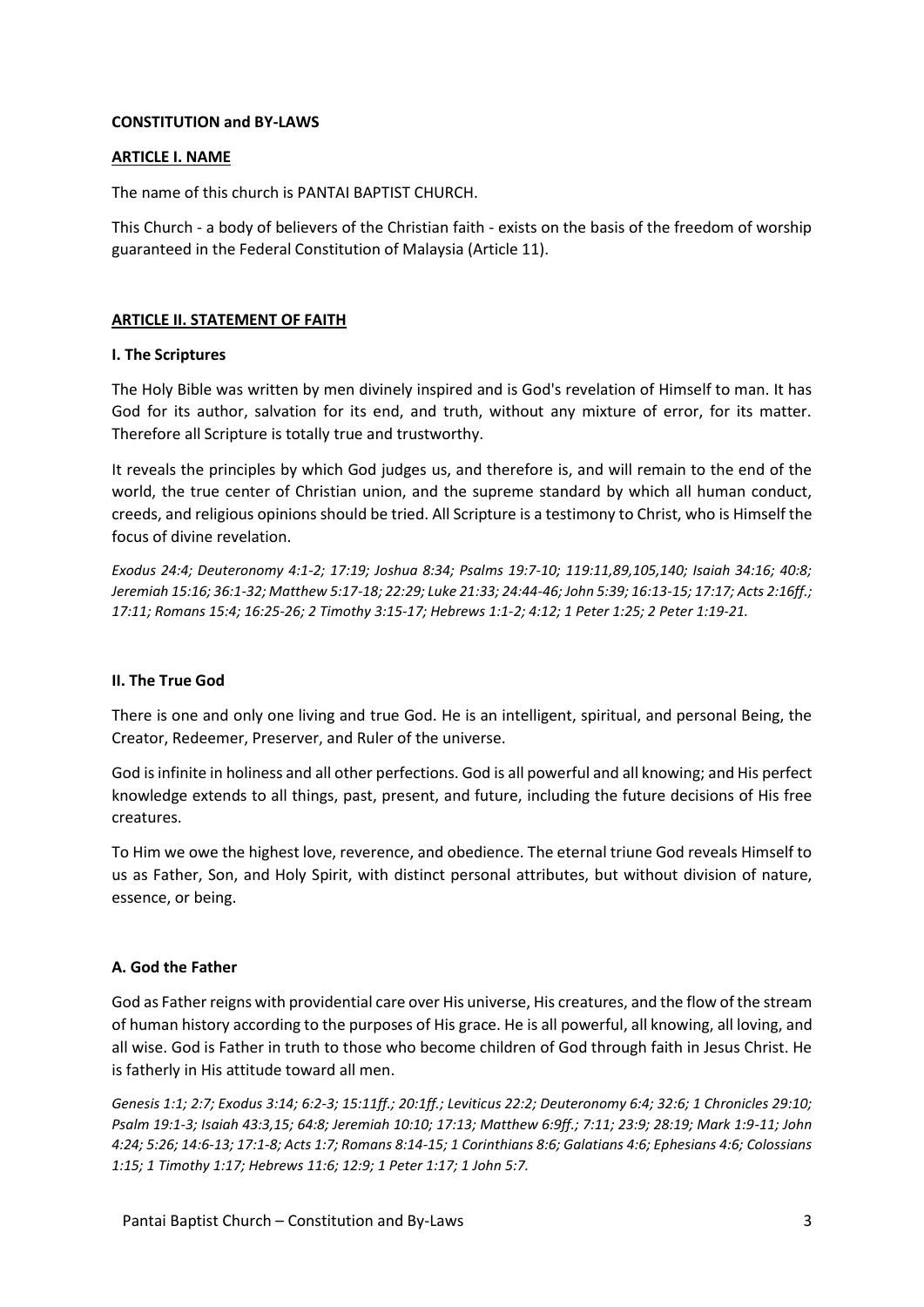# **B. God the Son**

Christ is the eternal Son of God. In His incarnation as Jesus Christ He was conceived of the Holy Spirit and born of the virgin Mary. Jesus perfectly revealed and did the will of God, taking upon Himself human nature with its demands and necessities and identifying Himself completely with mankind yet without sin. He honored the divine law by His personal obedience, and in His substitutionary death on the cross He made provision for the redemption of men from sin.

He was raised from the dead with a glorified body and appeared to His disciples as the person who was with them before His crucifixion. He ascended into heaven and is now exalted at the right hand of God where He is the One Mediator, fully God, fully man, in whose Person is effected the reconciliation between God and man. He will return in power and glory to judge the world and to consummate His redemptive mission. He now dwells in all believers as the living and ever present Lord.

*Genesis 18:1ff.; Psalms 2:7ff.; 110:1ff.; Isaiah 7:14; 53; Matthew 1:18-23; 3:17; 8:29; 11:27; 14:33; 16:16,27; 17:5; 27; 28:1-6,19; Mark 1:1; 3:11; Luke 1:35; 4:41; 22:70; 24:46; John 1:1- 18,29; 10:30,38; 11:25-27; 12:44-50; 14:7-11; 16:15-16,28; 17:1-5, 21-22; 20:1-20,28; Acts 1:9; 2:22-24; 7:55-56; 9:4-5,20; Romans 1:3-4; 3:23-26; 5:6-21; 8:1-3,34; 10:4; 1 Corinthians 1:30; 2:2; 8:6; 15:1-8,24-28; 2 Corinthians 5:19-21; 8:9; Galatians 4:4-5; Ephesians 1:20; 3:11; 4:7-10; Philippians 2:5-11; Colossians 1:13-22; 2:9; 1 Thessalonians 4:14-18; 1 Timothy 2:5- 6; 3:16; Titus 2:13-14; Hebrews 1:1-3; 4:14-15; 7:14-28; 9:12-15,24-28; 12:2; 13:8; 1 Peter 2:21-25; 3:22; 1 John 1:7-9; 3:2; 4:14-15; 5:9; 2 John 7-9; Revelation 1:13-16; 5:9-14; 12:10-11; 13:8; 19:16.* 

# **C. God the Holy Spirit**

The Holy Spirit is the Spirit of God, fully divine. He inspired holy men of old to write the Scriptures. Through illumination He enables men to understand truth. He exalts Christ. He convicts men of sin, of righteousness, and of judgment. He calls men to the Savior, and effects regeneration. At the moment of regeneration He baptizes every believer into the Body of Christ.

He cultivates Christian character, comforts believers, and bestows the spiritual gifts by which they serve God through His church. He seals the believer unto the day of final redemption. His presence in the Christian is the guarantee that God will bring the believer into the fullness of the stature of Christ. He enlightens and empowers the believer and the church in worship, evangelism, and service.

*Genesis 1:2; Judges 14:6; Job 26:13; Psalms 51:11; 139:7ff.; Isaiah 61:1-3; Joel 2:28-32; Matthew 1:18; 3:16; 4:1; 12:28-32; 28:19; Mark 1:10,12; Luke 1:35; 4:1,18-19; 11:13; 12:12; 24:49; John 4:24; 14:16-17,26; 15:26; 16:7- 14; Acts 1:8; 2:1-4,38; 4:31; 5:3; 6:3; 7:55; 8:17,39; 10:44; 13:2; 15:28; 16:6; 19:1-6; Romans 8:9-11,14-16,26-27; 1 Corinthians 2:10-14; 3:16; 12:3-11,13; Galatians 4:6; Ephesians 1:13-14; 4:30; 5:18; 1 Thessalonians 5:19; 1 Timothy 3:16; 4:1; 2 Timothy 1:14; 3:16; Hebrews 9:8,14; 2 Peter 1:21; 1 John 4:13; 5:6-7; Revelation 1:10; 22:17.* 

## **III. Man and Sin**

Man is the special creation of God, made in His own image. God created them male and female as the crowning work of His creation. In the beginning man was innocent of sin and was endowed by his Creator with freedom of choice.

By his free choice man sinned against God and brought sin into the human race. Through the temptation of Satan man transgressed the command of God, and fell from his original innocence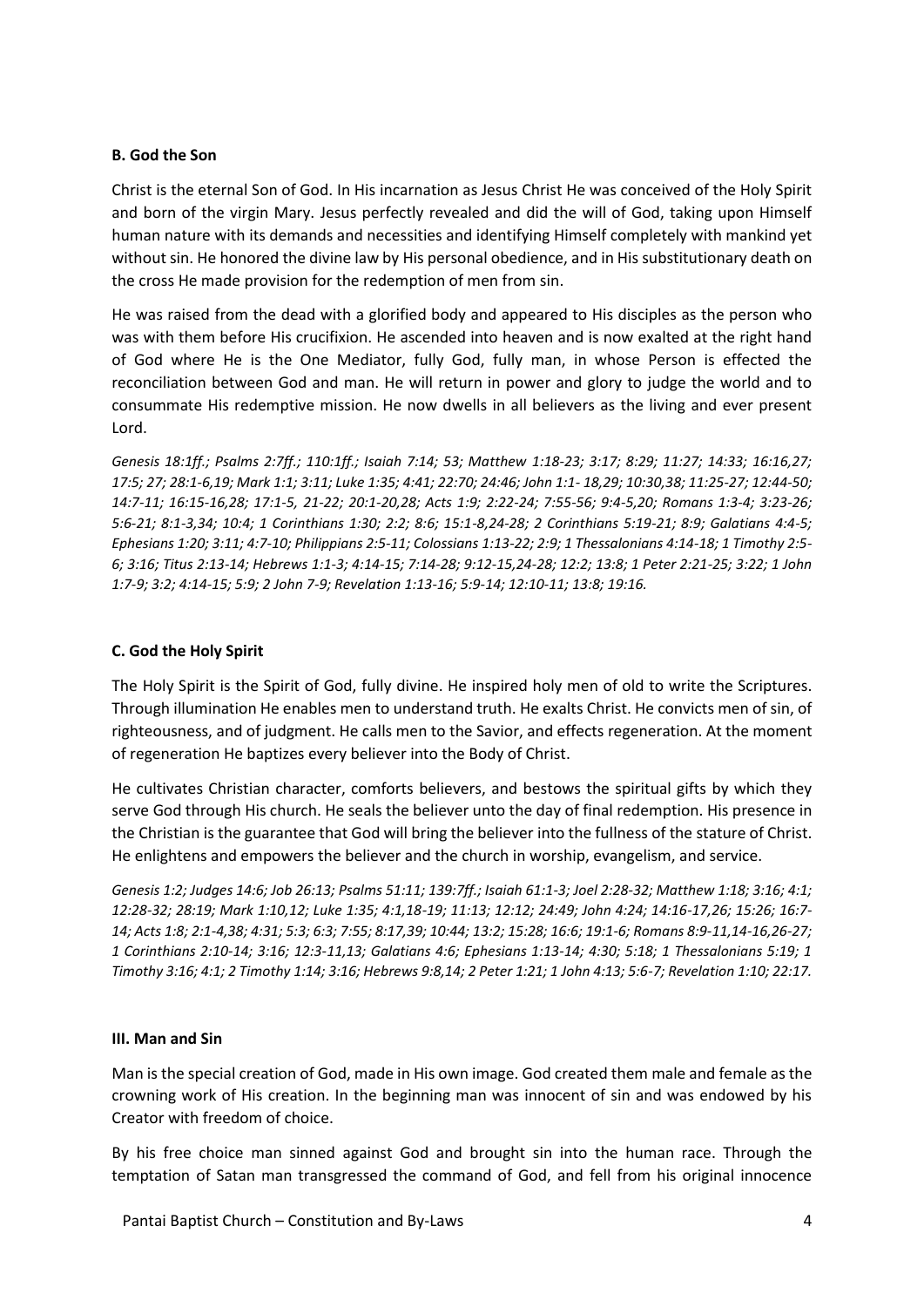whereby his posterity inherit a nature and an environment inclined toward sin. So the world and all mankind are under condemnation.

Only the grace of God can bring man into His holy fellowship and enable man to fulfill the creative purpose of God. The sacredness of human personality is evident in that God created man in His own image, and in that Christ died for man; therefore, every person of every race possesses full dignity and is worthy of respect and Christian love.

*Genesis 1:26-30; 2:5,7,18-22; 3; 9:6; Psalms 1; 8:3-6; 32:1-5; 51:5; Isaiah 6:5; Jeremiah 17:5; Matthew 16:26; Acts 17:26-31; Romans 1:19-32; 3:10-18,23; 5:6,12,19; 6:6; 7:14-25; 8:14-18,29; 1 Corinthians 1:21-31; 15:19,21- 22; Ephesians 2:1-22; Colossians 1:21-22; 3:9-11.* 

# **IV. The Way of Salvation**

Salvation involves the redemption of the whole man, and is offered freely to all who accept Jesus Christ as Lord and Savior, who by His own blood obtained eternal redemption for the believer. In its broadest sense salvation includes regeneration, justification, sanctification, and glorification. There is no salvation apart from personal faith in Jesus Christ as Lord.

- A. Regeneration, or the new birth, is a work of God's grace whereby believers become new creatures in Christ Jesus. It is a change of heart wrought by the Holy Spirit through conviction of sin, to which the sinner responds in repentance toward God and faith in the Lord Jesus Christ.
- B. Repentance and faith are inseparable experiences of grace. Repentance is a genuine turning from sin toward God. Faith is the acceptance of Jesus Christ and commitment of the entire personality to Him as Lord and Savior.
- C. Justification is God's gracious and full acquittal upon principles of His righteousness of all sinners who repent and believe in Christ. Justification brings the believer unto a relationship of peace and favor with God.
- D. Sanctification is the experience, beginning in regeneration, by which the believer is set apart to God's purposes, and is enabled to progress toward moral and spiritual maturity through the presence and power of the Holy Spirit dwelling in him. Growth in grace should continue throughout the regenerate person's life.
- E. Glorification is the culmination of salvation and is the final blessed and abiding state of the redeemed.

*Genesis 3:15; Exodus 3:14-17; 6:2-8; Matthew 1:21; 4:17; 16:21-26; 27:22-28:6; Luke 1:68-69; 2:28-32; John 1:11- 14,29; 3:3-21,36; 5:24; 10:9,28-29; 15:1-16; 17:17; Acts 2:21; 4:12; 15:11; 16:30-31; 17:30-31; 20:32; Romans 1:16-18; 2:4; 3:23-25; 4:3ff.; 5:8-10; 6:1-23; 8:1-18,29-39; 10:9-10,13; 13:11-14; 1 Corinthians 1:18,30; 6:19-20; 15:10; 2 Corinthians 5:17-20; Galatians 2:20; 3:13; 5:22-25; 6:15; Ephesians 1:7; 2:8-22; 4:11-16; Philippians 2:12-13; Colossians 1:9-22; 3:1ff.; 1 Thessalonians 5:23-24; 2 Timothy 1:12; Titus 2:11-14; Hebrews 2:1-3; 5:8-9; 9:24-28; 11:1-12:8,14; James 2:14-26; 1 Peter 1:2-23; 1 John 1:6-2:11; Revelation 3:20; 21:1-22:5.*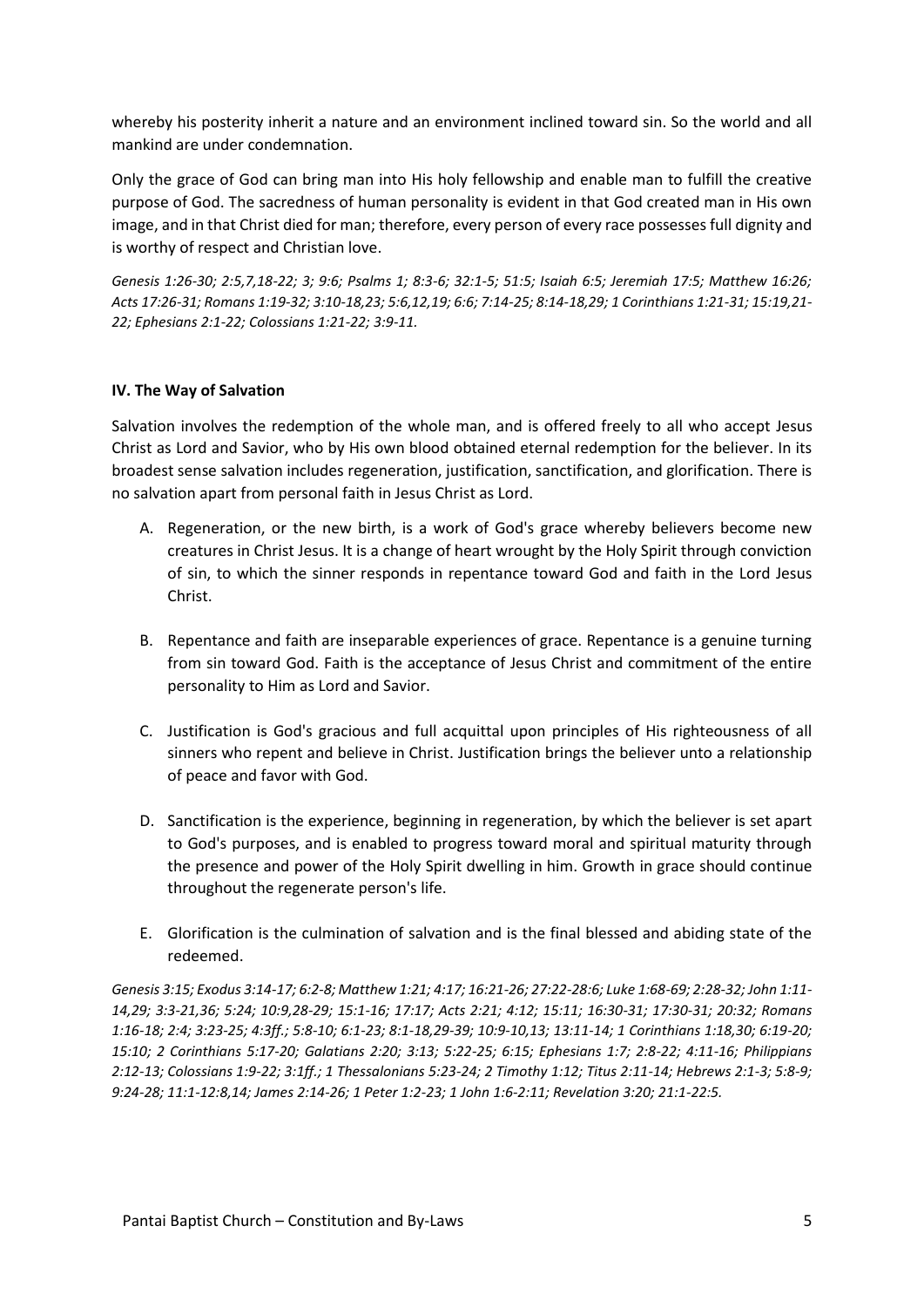# **V. God's Purpose of Grace**

Election is the gracious purpose of God, according to which He regenerates, justifies, sanctifies, and glorifies sinners. It is consistent with the free agency of man, and comprehends all the means in connection with the end. It is the glorious display of God's sovereign goodness, and is infinitely wise, holy, and unchangeable. It excludes boasting and promotes humility.

All true believers endure to the end. Those whom God has accepted in Christ, and sanctified by His Spirit, will never fall away from the state of grace, but shall persevere to the end. Believers may fall into sin through neglect and temptation, whereby they grieve the Spirit, impair their graces and comforts, and bring reproach on the cause of Christ and temporal judgments on themselves; yet they shall be kept by the power of God through faith unto salvation.

*Genesis 12:1-3; Exodus 19:5-8; 1 Samuel 8:4-7,19-22; Isaiah 5:1-7; Jeremiah 31:31ff.; Matthew 16:18-19; 21:28- 45; 24:22,31; 25:34; Luke 1:68-79; 2:29-32; 19:41-44; 24:44-48; John 1:12-14; 3:16; 5:24; 6:44-45,65; 10:27-29; 15:16; 17:6,12,17-18; Acts 20:32; Romans 5:9-10; 8:28-39; 10:12-15; 11:5-7,26-36; 1 Corinthians 1:1-2; 15:24- 28; Ephesians 1:4-23; 2:1-10; 3:1-11; Colossians 1:12-14; 2 Thessalonians 2:13-14; 2 Timothy 1:12; 2:10,19; Hebrews 11:39–12:2; James 1:12; 1 Peter 1:2-5,13; 2:4-10; 1 John 1:7-9; 2:19; 3:2.* 

# **VI. The Kingdom**

The Kingdom of God includes both His general sovereignty over the universe and His particular kingship over men who willfully acknowledge Him as King. Particularly the Kingdom is the realm of salvation into which men enter by trustful, childlike commitment to Jesus Christ.

Christians ought to pray and to labor that the Kingdom may come and God's will be done on earth. The full consummation of the Kingdom awaits the return of Jesus Christ and the end of this age.

*Genesis 1:1; Isaiah 9:6-7; Jeremiah 23:5-6; Matthew 3:2; 4:8-10,23; 12:25-28; 13:1-52; 25:31-46; 26:29; Mark 1:14-15; 9:1; Luke 4:43; 8:1; 9:2; 12:31-32; 17:20-21; 23:42; John 3:3; 18:36; Acts 1:6-7; 17:22-31; Romans 5:17; 8:19; 1 Corinthians 15:24-28; Colossians 1:13; Hebrews 11:10,16; 12:28; 1 Peter 2:4-10; 4:13; Revelation 1:6,9; 5:10; 11:15; 21-22.* 

## **VII. Civil Government**

Civil government being ordained of God, it is the duty of Christians to render loyal obedience thereto in all things not contrary to the revealed will of God. The church should not resort to the civil power to carry on its work. The gospel of Christ contemplates spiritual means alone for the pursuit of its ends. The church and state should be separate.

*Genesis 1:27; 2:7; Matthew 6:6-7,24; 16:26; 22:21; John 8:36; Acts 4:19-20; Romans 6:1-2; 13:1- 7; Galatians 5:1,13; Philippians 3:20; 1 Timothy 2:1-2; James 4:12; 1 Peter 2:12-17; 3:11-17; 4:12- 19.* 

## **VIII. The Christian and the Social Order**

All Christians are under obligation to seek to make the will of Christ supreme in our own lives and in human society. Means and methods used for the improvement of society and the establishment of righteousness among men can be truly and permanently helpful only when they are rooted in the regeneration of the individual by the saving grace of God in Jesus Christ.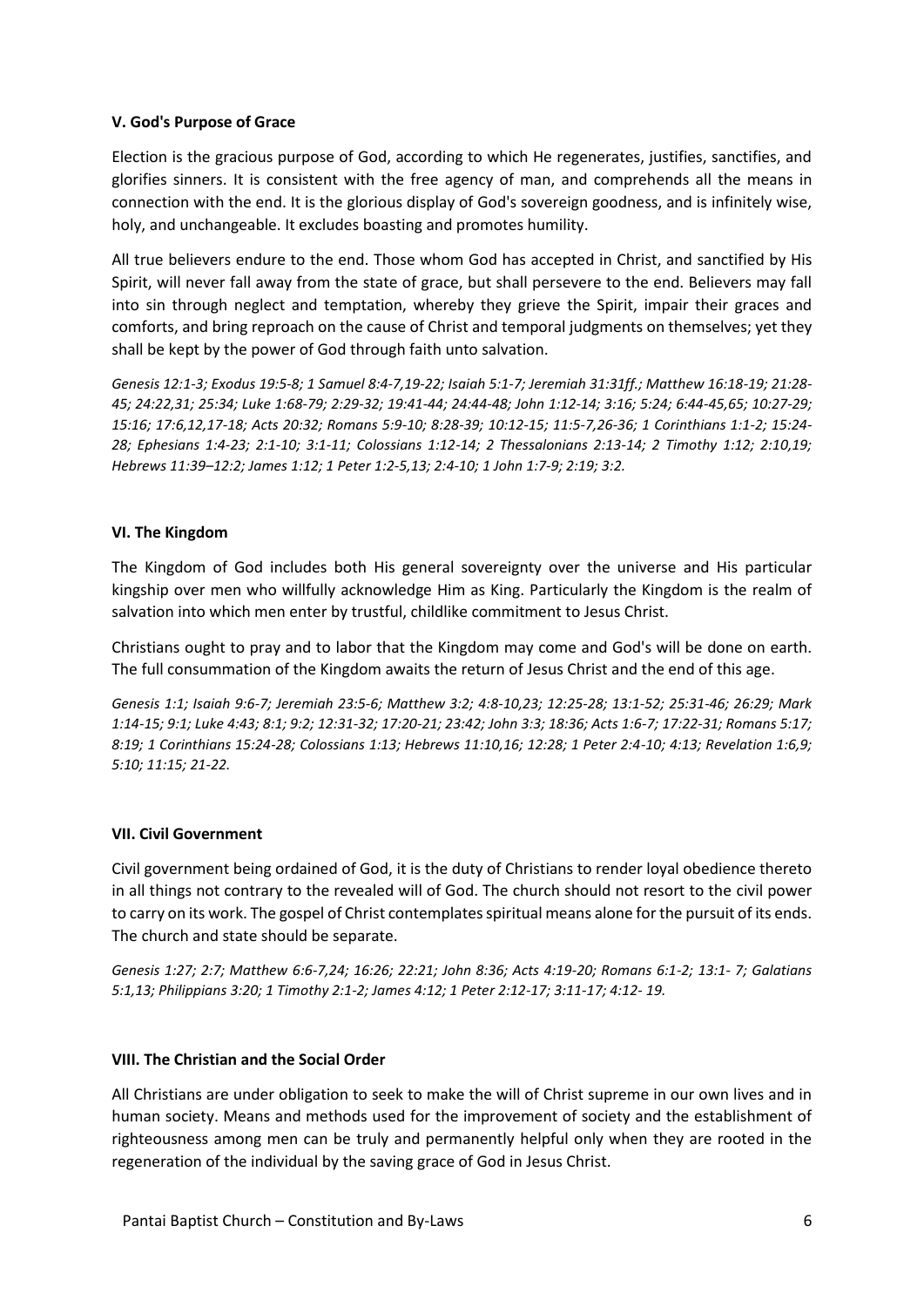Every Christian should seek to bring industry, government, and society as a whole under the sway of the principles of righteousness, truth, and brotherly love. In order to promote these ends Christians should be ready to work with all men of good will in any good cause, always being careful to act in the spirit of love without compromising their loyalty to Christ and His truth.

*Exodus 20:3-17; Leviticus 6:2-5; Deuteronomy 10:12; 27:17; Psalm 101:5; Micah 6:8; Zechariah 8:16; Matthew 5:13-16,43-48; 22:36-40; 25:35; Mark 1:29-34; 2:3ff.; 10:21; Luke 4:18-21; 10:27- 37; 20:25; John 15:12; 17:15; Romans 12–14; 1Corinthians 5:9-10; 6:1-7; 7:20-24; 10:23-11:1; Galatians 3:26-28; Ephesians 6:5-9; Colossians 3:12-17; 1 Thessalonians 3:12; Philemon; James 1:27; 2:8.* 

## **IX. Marriage and the Family**

God has ordained the family as the foundational institution of human society. It is composed of persons related to one another by marriage, blood, or adoption.

Marriage is the uniting of one man and one woman in covenant commitment for a lifetime. The husband and wife are of equal worth before God, since both are created in God's image. The marriage relationship models the way God relates to His people.

Children, from the moment of conception, are a blessing and heritage from the Lord. Parents are to demonstrate to their children God's pattern for marriage. Parents are to teach their children spiritual and moral values and to lead them, through consistent lifestyle example and loving discipline, to make choices based on biblical truth.

*Genesis 1:26-28; 2:15-25; 3:1-20; Exodus 20:12; Deuteronomy 6:4-9; Joshua 24:15; 1 Samuel 1:26-28; Psalms 51:5; 78:1-8; 127; 128; 139:13-16; Proverbs 1:8; 5:15-20; 6:20-22; 12:4; 13:24; 14:1; 17:6; 18:22; 22:6,15; 23:13- 14; 24:3; 29:15,17; 31:10-31; Ecclesiastes 4:9-12; 9:9; Malachi 2:14-16; Matthew 5:31-32; 18:2-5; 19:3-9; Mark 10:6-12; Romans 1:18-32; 1 Corinthians 7:1-16; Ephesians 5:21-33; 6:1-4; Colossians 3:18-21; 1 Timothy 5:8,14; 2 Timothy 1:3-5; Titus 2:3-5; Hebrews 13:4; 1 Peter 3:1-7.* 

# **X. The Church**

A New Testament church of the Lord Jesus Christ is an autonomous local congregation of baptized believers, associated by covenant in the faith and fellowship of the gospel; observing the two ordinances of Christ, governed by His laws, exercising the gifts, rights, and privileges invested in them by His Word, and seeking to extend the gospel to the ends of the earth.

Each congregation operates under the Lordship of Christ through democratic processes. In such a congregation each member is responsible and accountable to Christ as Lord. Its scriptural officers are elders/pastors and deacons. While both men and women are gifted for service in the church, the office of elder/pastor is limited to men as qualified by Scripture.

The New Testament speaks also of the church as the Body of Christ which includes all of the redeemed of all the ages, believers from every tribe, and tongue, and people, and nation.

*Matthew 16:15-19; 18:15-20; Acts 2:41-42,47; 5:11-14; 6:3-6; 13:1-3; 14:23,27; 15:1-30; 16:5; 20:28; Romans 1:7; 1 Corinthians 1:2; 3:16; 5:4-5; 7:17; 9:13-14; 12; Ephesians 1:22-23; 2:19- 22; 3:8-11,21; 5:22-32; Philippians 1:1; Colossians 1:18; 1 Timothy 2:9-14; 3:1-15; 4:14; Hebrews 11:39-40; 1 Peter 5:1-4; Revelation 2-3; 21:2-3.*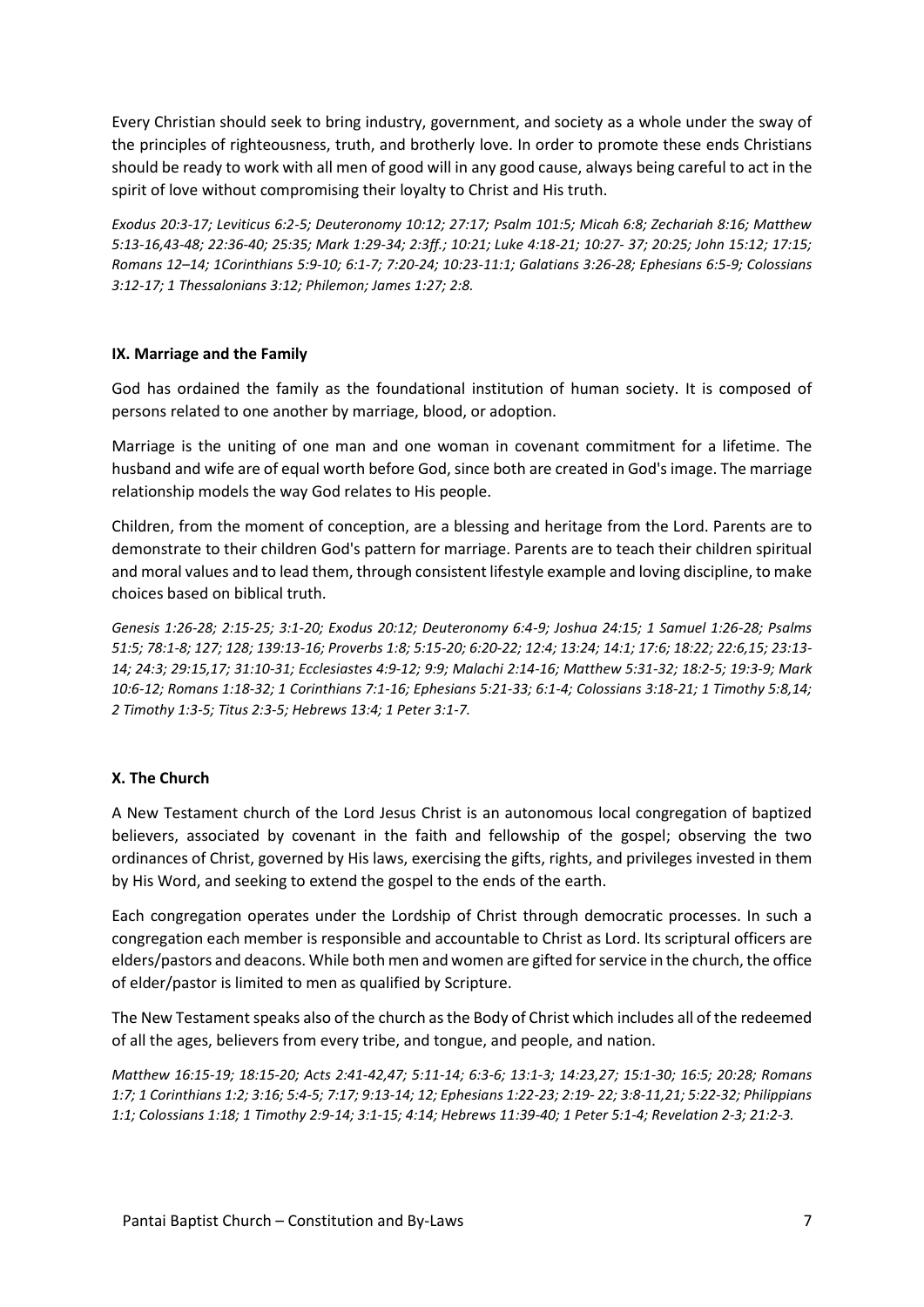## **XI. Baptism and the Lord's Supper**

Christian baptism is the immersion of a believer in water in the name of the Father, the Son, and the Holy Spirit. It is an act of obedience symbolizing the believer's faith in a crucified, buried, and risen Savior, the believer's death to sin, the burial of the old life, and the resurrection to walk in newness of life in Christ Jesus. It is a testimony to his faith in the final resurrection of the dead.

The Lord's Supper is a symbolic act of obedience whereby members of the church, through partaking of the bread and the fruit of the vine, memorialize the death of the Redeemer and anticipate His second coming.

*Matthew 3:13-17; 26:26-30; 28:19-20; Mark 1:9-11; 14:22-26; Luke 3:21-22; 22:19-20; John 3:23; Acts 2:41-42; 8:35-39; 16:30-33; 20:7; Romans 6:3-5; 1 Corinthians 10:16,21; 11:23-29; Colossians 2:12.* 

#### **XII. The Lord's Day**

The first day of the week is the Lord's Day. It is a Christian institution for regular observance. It commemorates the resurrection of Christ from the dead and should include exercises of worship and spiritual devotion, both public and private. Activities on the Lord's Day should commensurate with the Christian's conscience under the Lordship of Jesus Christ.

*Exodus 20:8-11; Matthew 12:1-12; 28:1ff.; Mark 2:27-28; 16:1-7; Luke 24:1-3,33-36; John 4:21- 24; 20:1,19-28; Acts 20:7; Romans 14:5-10; I Corinthians 16:1-2; Colossians 2:16; 3:16; Revelation 1:10.* 

#### **XIII. Evangelism and Missions**

It is the duty and privilege of every follower of Christ and of every church of the Lord Jesus Christ to endeavor to make disciples of all nations. The new birth of man's spirit by God's Holy Spirit means the birth of love for others.

The Lord Jesus Christ has commanded the preaching of the gospel to all nations. It is the duty of every Christian to seek constantly to win the lost to Christ by verbal witness undergirded by a Christian lifestyle, and by other methods in harmony with the gospel of Christ.

*Genesis 12:1-3; Exodus 19:5-6; Isaiah 6:1-8; Matthew 9:37-38; 10:5-15; 13:18-30, 37-43; 16:19; 22:9-10; 24:14; 28:18-20; Luke 10:1-18; 24:46-53; John 14:11-12; 15:7-8,16; 17:15; 20:21; Acts 1:8; 2; 8:26-40; 10:42-48; 13:2-3; Romans 10:13-15; Ephesians 3:1-11; 1 Thessalonians 1:8; 2 Timothy 4:5; Hebrews 2:1-3; 11:39-12:2; 1 Peter 2:4- 10; Revelation 22:17.* 

## **XIV. Stewardship**

God is the source of all blessings, temporal and spiritual; all that we have and are we owe to Him. Christians have a spiritual debtorship to the whole world, a holy trusteeship in the gospel, and a binding stewardship in their possessions.

According to the Scriptures, Christians should contribute of their time, talents, and material possessions cheerfully, regularly, systematically, proportionately, and liberally for the advancement of the Redeemer's cause on earth.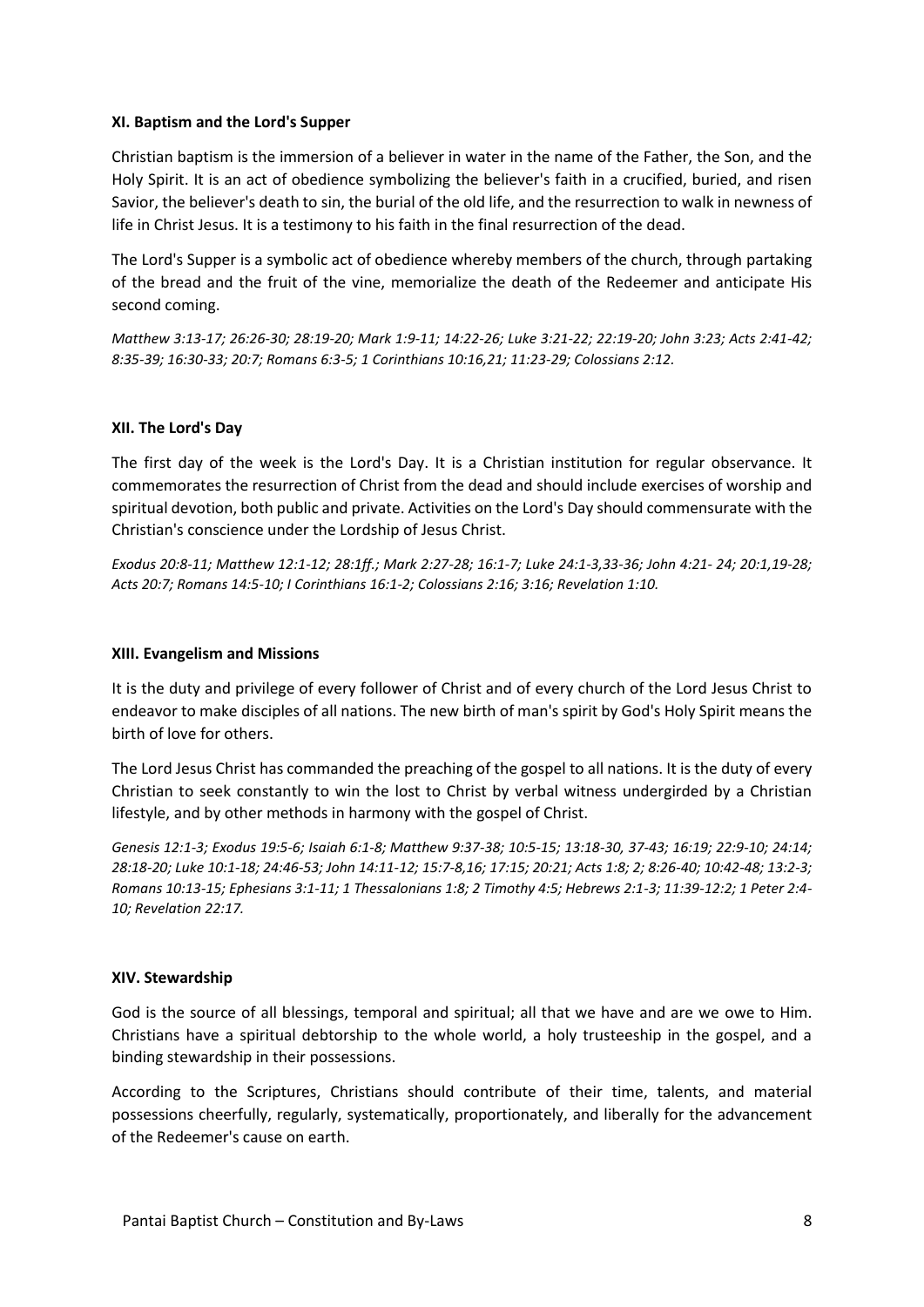*Genesis 14:20; Leviticus 27:30-32; Deuteronomy 8:18; Malachi 3:8-12; Matthew 6:1-4,19-21; 19:21; 23:23; 25:14-29; Luke 12:16-21,42; 16:1-13; Acts 2:44-47; 5:1-11; 17:24-25; 20:35; Romans 6:6-22; 12:1-2; 1 Corinthians 4:1-2; 6:19-20; 12; 16:1-4; 2 Corinthians 8-9; 12:15; Philippians 4:10-19; 1 Peter 1:18-19.* 

# **XV. Cooperation**

Christian unity in the New Testament sense is spiritual harmony and voluntary cooperation for common ends by various groups of Christ's people. Cooperation is desirable when the end to be attained is itself justified, and when such cooperation involves no violation of conscience or compromise of loyalty to Christ and His Word as revealed in the New Testament.

*Exodus 17:12; 18:17ff.; Judges 7:21; Ezra 1:3-4; 2:68-69; 5:14-15; Nehemiah 4; 8:1-5; Matthew 10:5-15; 20:1-16; 22:1-10; 28:19-20; Mark 2:3; Luke 10:1ff.; Acts 1:13-14; 2:1ff.; 4:31-37; 13:2- 3; 15:1-35; 1 Corinthians 1:10-17; 3:5-15; 12; 2 Corinthians 8-9; Galatians 1:6-10; Ephesians 4:1- 16; Philippians 1:15-18.* 

# **XVI. Last Things**

God, in His own time and in His own way, will bring the world to its appropriate end. According to His promise, Jesus Christ will return personally and visibly in glory to the earth; the dead will be raised; and Christ will judge all men in righteousness. The unrighteous will be consigned to Hell, the place of everlasting punishment. The righteous in their resurrected and glorified bodies will receive their reward and will dwell forever in Heaven with the Lord.

*Isaiah 2:4; 11:9; Matthew 16:27; 18:8-9; 19:28; 24:27,30,36,44; 25:31-46; 26:64; Mark 8:38; 9:43-48; Luke 12:40,48; 16:19-26; 17:22-37; 21:27-28; John 14:1-3; Acts 1:11; 17:31; Romans 14:10; 1 Corinthians 4:5; 15:24- 28,35-58; 2 Corinthians 5:10; Philippians 3:20-21; Colossians 1:5; 3:4; 1 Thessalonians 4:14-18; 5:1ff.; 2 Thessalonians 1:7ff.; 2; 1 Timothy 6:14; 2 Timothy 4:1,8; Titus 2:13; Hebrews 9:27-28; James 5:8; 2 Peter 3:7ff.; 1 John 2:28; 3:2; Jude 14; Revelation 1:18; 3:11; 20:1-22:13.* 

# **ARTICLE III. OUR CHURCH COVENANT**

Having been led by the Holy Spirit to receive Jesus Christ as our Lord and Savior, and on the profession of our faith, having been baptized in the name of the Father, and of the Son, and of the Holy Spirit, we do now in the presence of God, angels and this assembly, most solemnly and joyfully enter into covenant with one another, as one body in Christ.

- 1. We engage, therefore, by the aid of the Holy Spirit, to walk together in Christian love; to strive for the advancement of this Church in knowledge, holiness, and peace; to promote its spirituality and fruitfulness; to sustain its worship, ordinances, discipline and doctrines; to contribute cheerfully and regularly to the support of the ministry, the expenses of the Church, the relief of the poor, and the spread of the Gospel through all nations.
- 2. We also engage to maintain personal and family devotions; to educate our children in the Christian faith; to seek the salvation of our kindred and acquaintances; to walk circumspectly in the world; to be just in our dealings, faithful in our engagements, and exemplary in our behavior; to avoid all gossiping, backbiting and excessive anger; to seek God's help in abstaining from all things and practices which bring unwarranted harm to the body or jeopardize our own or another's faith.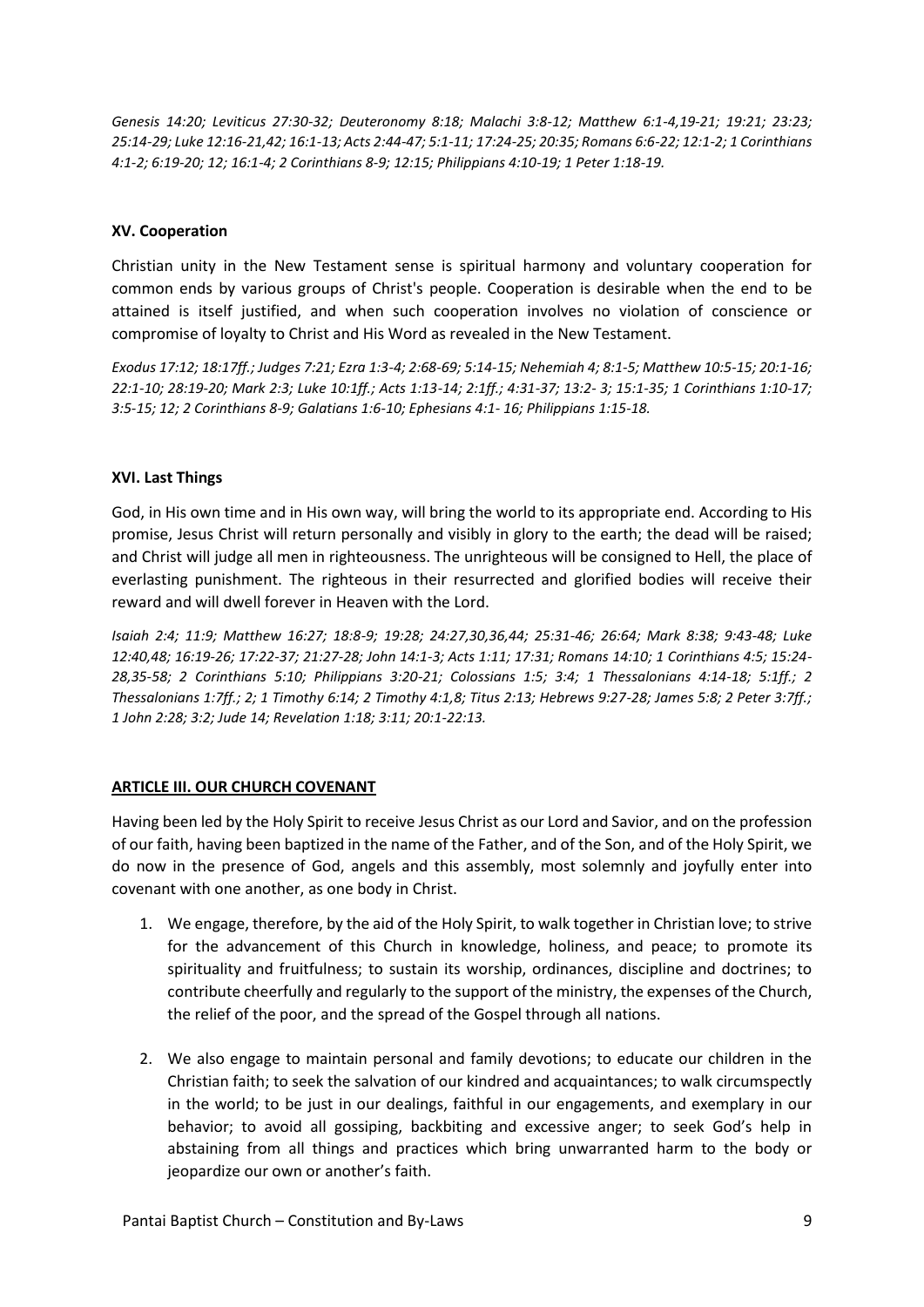- 3. We further engage to watch over one another in brotherly love; to remember one another in prayer; to aid one another in sickness and distress; to cultivate Christian sympathy in feeling and courtesy in speech; to be slow to take offense, but always ready for reconciliation and mindful of the rules of our Savior to secure it without delay.
- 4. We moreover engage that should we leave this Church, we will, if possible, unite with a likeminded church where we can carry out the articles of this confession and the spirit of this covenant.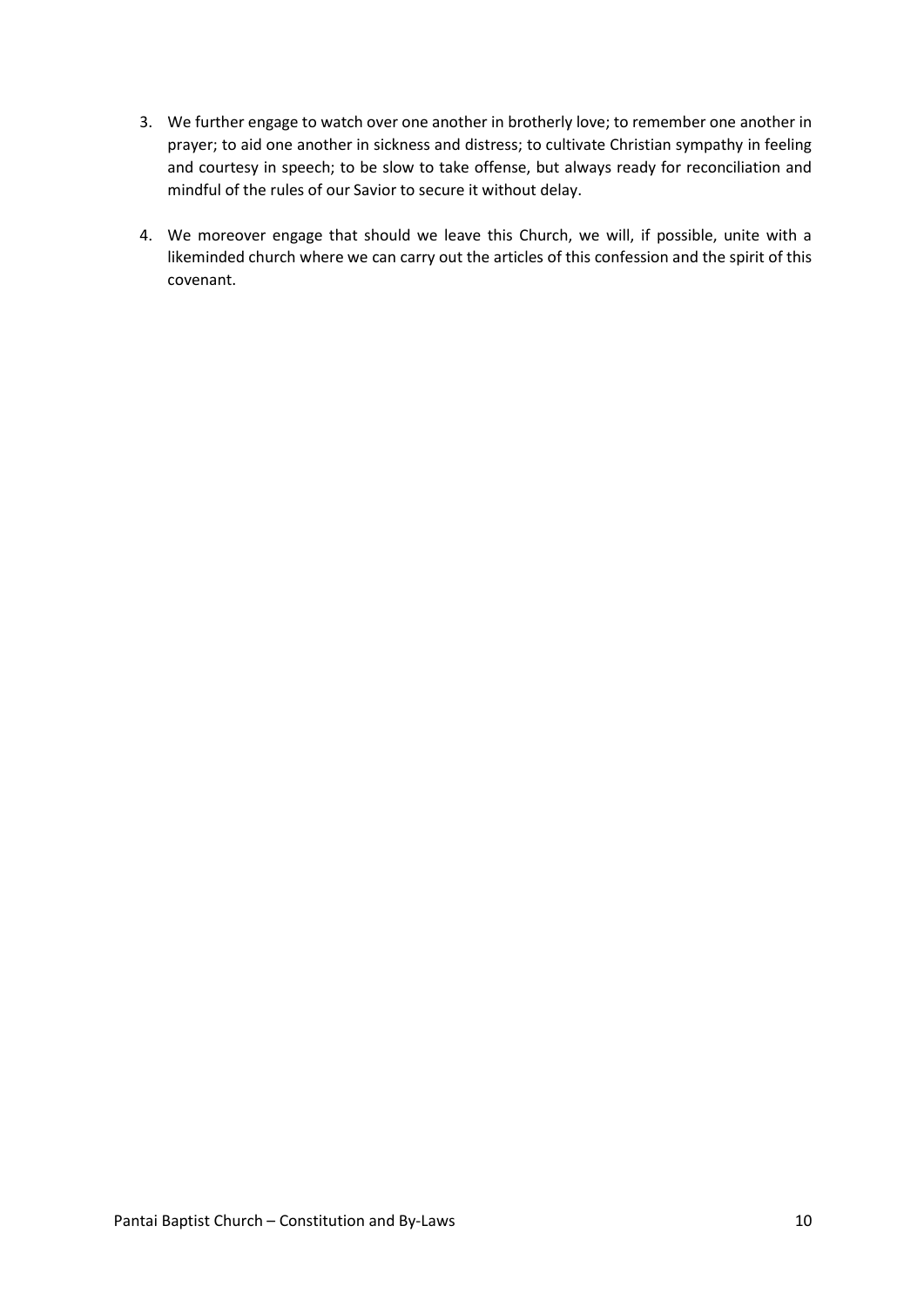## **BY-LAWS**

## **ARTICLE 1. MEMBERSHIP**

# **1.1 General Principles**

Under the authority of Jesus Christ and the Word of God, the Congregation of the Church is the final authority within this local Church. This authority is normally exercised through the election of officers to govern the Church.

However, the vote of the membership of this Church at a properly called meeting, as provided in this Constitution and By-Laws (collectively 'this Constitution'), shall be required to effect the following actions:

- Elect officers of the Church;
- Discipline members by dismissing them and discipline officers by removing them from office;
- Approve annual budgets of the Church, authorize any expenditure of the funds of the Church when such expenditure is not covered by an approved budget, and approve any transactions regarding real property;
- Accept, reject or otherwise dispose of any matter submitted to the membership of the Church by the Council of Elders, or raised by motion at a Members' Meeting;
- Adopt, amend, or repeal the Constitution of this Church;
- Approve the call and job description of Pastors.

# **1.2 Qualifications**

To be a member of this Church, a person must be a believer in Jesus Christ who gives evidence of regeneration, who has been baptized, in obedience to Christ, following his or her regeneration, and whole-heartedly believes in the Christian faith as revealed in the Bible. The minimum age for full membership shall be at least 18 years old.

Each member must agree to submit to the teaching of Scripture as expressed in the Statement of Faith (Article II) and must promise to keep the commitments expressed in the Church Covenant (Article III). The Council of Elders shall be responsible for determining each person's qualification for membership.

# **1.3 Baptism and Membership**

## **A. Baptism and Membership Class**

All candidates who wish to be baptized in the Church shall undergo a baptism and membership class for such duration and with a syllabus and content as may be approved by the Elders from time to time. Upon completion of the baptism and membership class, and if deemed suitable by the teacher conducting the class, such candidate shall then complete a prescribed form to request for either baptism only or for both baptism and membership of the Church.

## **B. Request for Baptism Only**

If the request is only for baptism, the Council of Elders will arrange for such candidate to be interviewed and if found suitable for baptism, to proceed with baptism at the appropriate date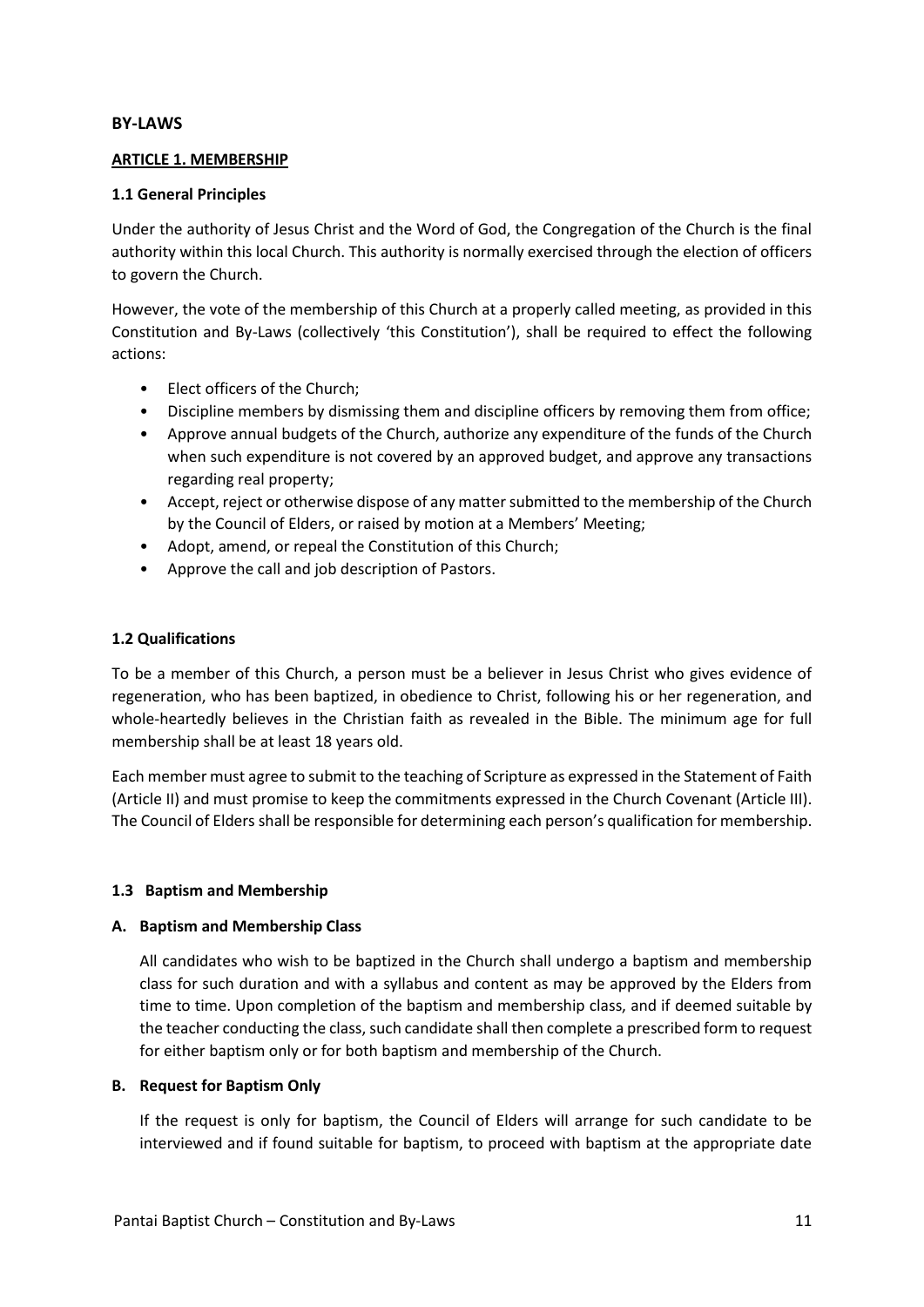set by the Church. Such a candidate shall not be deemed to be a member of the Church upon completion of baptism.

# **C. Request for Baptism and Membership**

If the candidate requests for both baptism and membership upon completion of the classes, the Council of Elders will arrange for the candidate to be interviewed for suitability to be baptized and accepted into Church membership. The Council of Elders will after interview of the candidate recommend the applicant for baptism and membership when satisfied that the person qualifies for baptism and membership.

## **D. Notice to Members**

Names of all applicants for baptism and membership shall be made known in a notice to members in such manner as the Council of Elders may deem appropriate to enable members with objections to voice them. At the expiry of fourteen (14) days after the said notice and if there are objections, the Elders shall decide at its discretion to either withdraw the application or to proceed whereupon on completion of the baptism, the candidate requesting baptism and membership shall automatically become a member of the Church.

# **E. Membership Application Only**

A baptized believer and/or a person holding like faith may request for membership of the Church. The Council of Elders may from time to time set such conditions for acceptance of membership including to attend membership classes, undergo interviews and to request for such documents and information including a letter of commendation from his/her former church, to consider such membership application.

After complying with the process for membership application and if the Council of Elders deems the applicant as suitable for membership, the name(s) of all such membership applicants shall then be made known in a notice to members and in such manner as the Council of Elders may from time to time deem appropriate, to enable any member with objections to voice them. If no objections are received within fourteen (14) days, the consent of members shall be deemed given and the applicant shall be automatically accepted as a member after expiry of the said fourteen (14) days' notice period, unless prior to expiry of such period, the notice of membership application is earlier withdrawn for any reasons whatsoever by the Council of Elders.

# **F. Adherence to Process**

It shall be a requirement at all times that the processes stipulated by the Council of Elders from time to time for baptism and admission to associate or full Church membership shall be strictly adhered to.

## **1.4 Duties and Privileges of Membership**

In accord with the Church Covenant, each member shall be expected to contribute toward the development of true spiritual fellowship by the pursuit of practical holiness, love for all the members, faithful attendance at our regular meetings for worship, ministry, and prayer, as well as practical support for the work of the Gospel.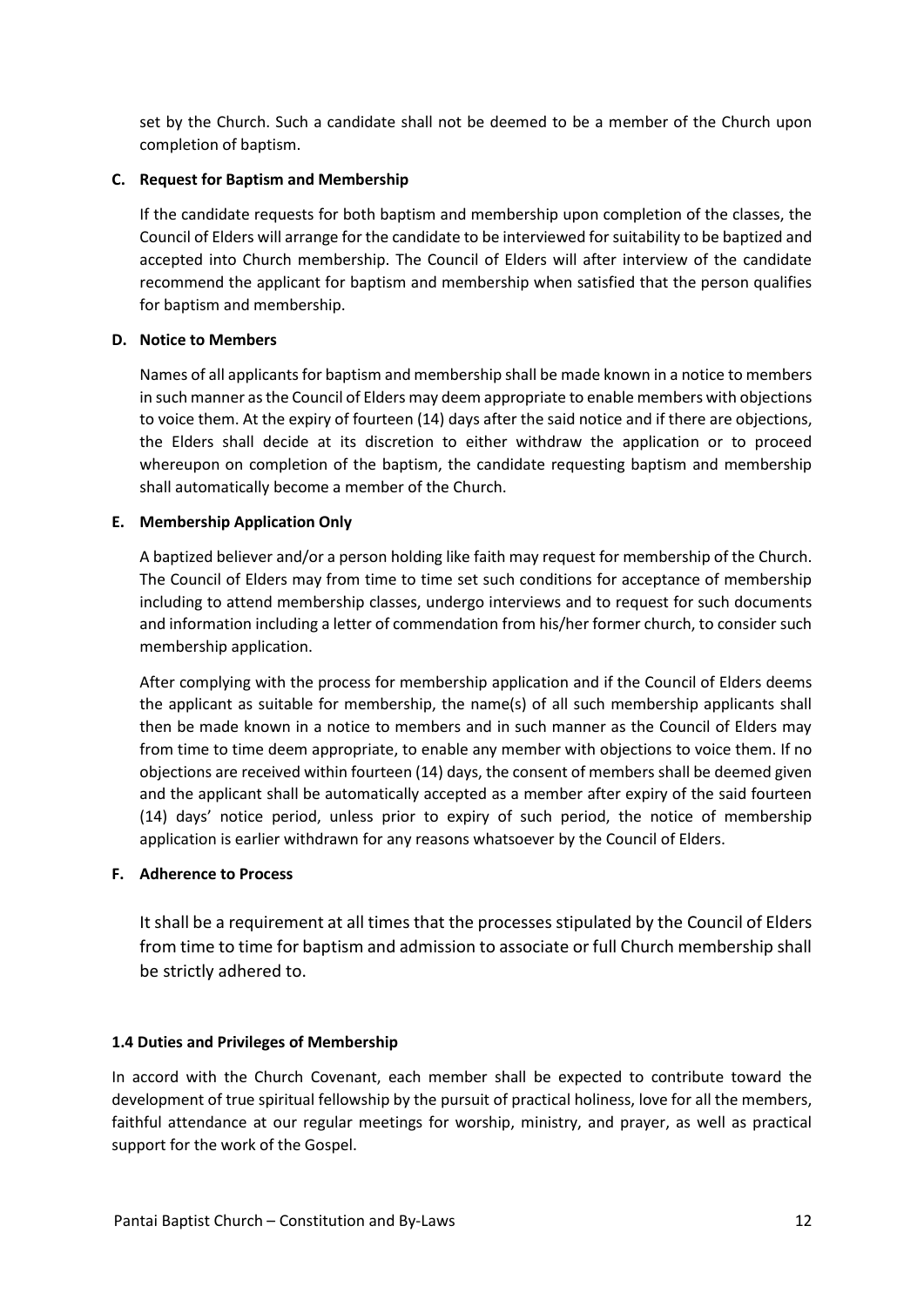Any member consistently neglecting his responsibility or guilty of action by which the name of our Lord Jesus Christ may be dishonored shall be subject to discipline by the Council of Elders.

Members are entitled and encouraged to serve in the ministries of the Church. Non-members may serve on an ad-hoc basis with the approval of the Council of Elders. Notwithstanding, non-members may serve the Church for purposes of administration and professional consultation.

Under the Lord Jesus Christ, this congregation is governed by its members. Therefore, it is the privilege and responsibility of members to attend all members' meetings and vote on the election of officers, on decisions regarding membership status, and on such matters as may be submitted to a vote.

# **1.5 Associate Membership**

Applicants may choose to apply for associate membership. Qualifications are identical to those for full membership. An associate member who wishes to be a full member of the Church shall write to the church to be accepted as a full member of the Church and the Council of Elders may accept such applications to be a full member of the Church unless the Council of Elders is aware of any reasons why full membership should not be accorded to an associate member. The Council of Elders may from time to time set conditions to be adhered to by the applicant, for consideration and acceptance as full member of the Church.

This may include those who do not reside in this city for the majority of the year, or those who are temporarily residing in this city but who are already members of an evangelical church elsewhere. Where applicable, home church membership may be retained, and a letter of commendation may be sought from the applicant's home church.

The Council of Elders may waive any qualifications or conditions for admission of associate membership as the Council of Elders deems fit and appropriate in the best interest of the Church.

Duties and privileges of associate members are the same as for other members except that:

- A. When absent from this city for extended periods of time they are released from the responsibility to attend our regular meetings; and
- B. While they will be encouraged to participate in Members' Meetings, they will not be eligible to stand for any office or to vote.

Termination of associate membership as a disciplinary measure will be as it is for other members, except that elders shall notify the pastor or elders of the home church of that termination. Associate membership will normally terminate immediately upon the ending of the period of temporary residence in this city.

## **1.6 Church Discipline**

Any member, who consistently neglect their membership duties, or are guilty of conduct by which the name of our Lord Jesus Christ is dishonored, and so opposing the welfare of the Church, shall be subject to the discipline of the Church, according to biblically based principles.

Church discipline should ordinarily be contemplated after individual private admonition has failed. Discipline can include admonition by Elders or Congregation, suspension from the Lord's Supper for a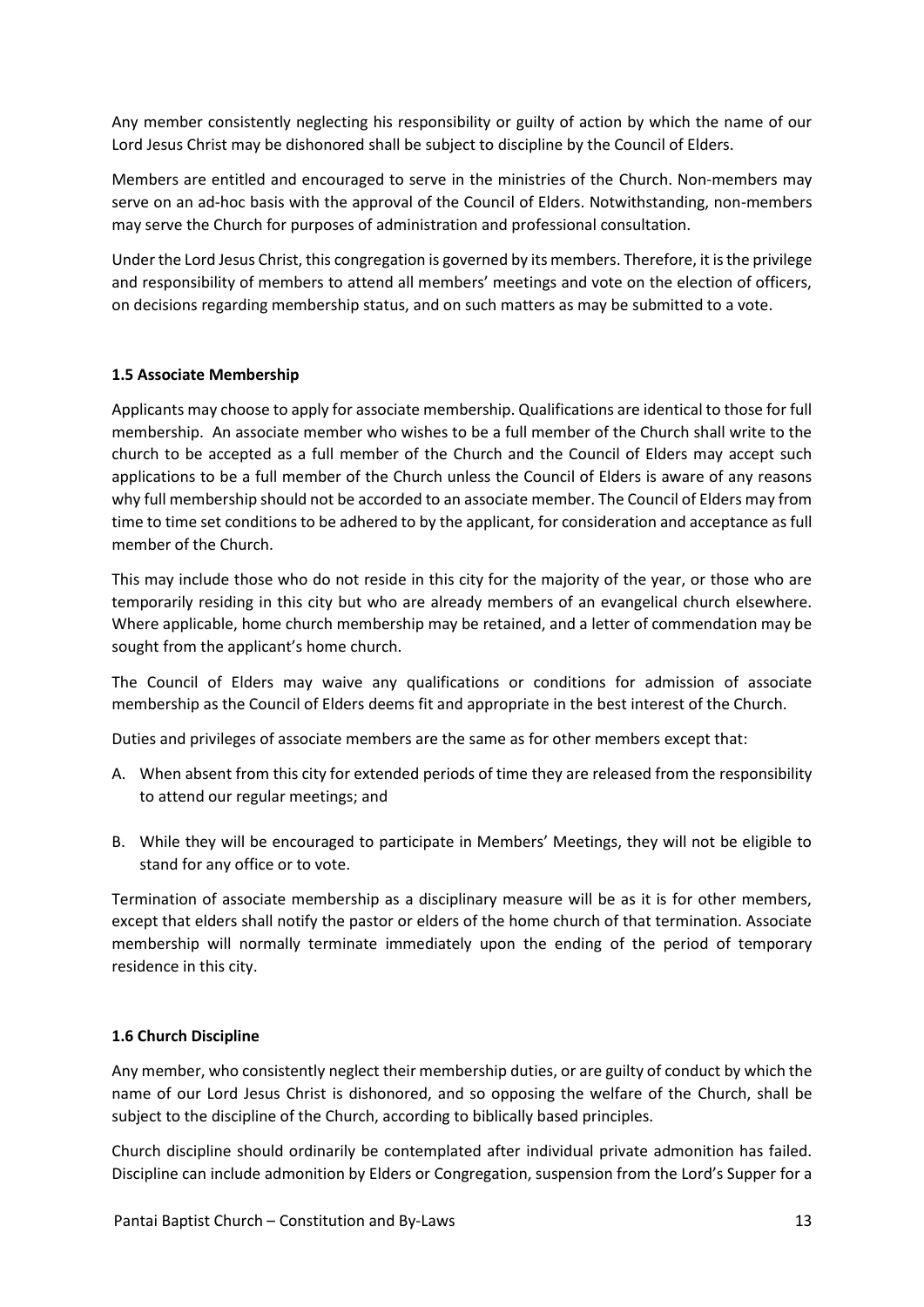definite period, removal from office, and excommunication. (See Matthew 18:15-17; 2 Thessalonians 3:14-15; 1 Timothy 5:19-20; 1 Corinthians 5:4-5.)

The purpose of such discipline should be for:

- The repentance, reconciliation and spiritual growth of the individual disciplined; *Proverbs 15:5, 17:10, 25:12, 27:5, 29:15; 1 Corinthians 4:14, 5:5; Ephesians 6:4; 1 Timothy 3:4-5; Hebrews 12:1-11; Psalm 119:115, 141:5; Matthew 7:26-27, 18:15-17; Luke 17:3; Acts 2:40; Galatians 6:1-5; 2 Thessalonians 3:6, 14-15; Titus 1:13-14; James 1:22.*
- The instruction in righteousness and good for other Christians, as an example to them; *Proverbs 13:20; Romans 15:14; 1 Corinthians 5:11, 15:33; Colossians 3:16; 1 Thessalonians 5:14; 1 Timothy 5:20; Titus 1:11; Hebrews 10:24-25.*
- The purity of the church as a whole; *1 Corinthians 5:6-7; 2 Corinthians 13:10; Ephesians 5:27; 2 John 10; Jude 24; Revelation 21:2*.
- The good of our corporate witness to non-Christians; and *Proverbs 28:7; Matthew 5:13-16; John 13:35; Acts 5:1-14; Ephesians 5:11; 1 Timothy 3:7; 2 Peter 2:2; 1 John 3:10.*
- Supremely, the glory of God by reflecting his holy character. *Deuteronomy 5:11; 1 Kings 11:2; 2 Chronicles 19:2; Ezra 6:21; Nehemiah 9:2; Isaiah 52:11; Ezekiel 36:20; Matthew 5:16; John 15:8, 18:17, 25; Romans 2:24, 15:5-6; 2 Corinthians 6:14- 7:1; Ephesians 1:4, 5:27; 1 Peter 2:12.*

## **1.7 Termination of Membership**

The Church shall recognize the termination of a person's membership following his or her death, voluntary resignation or joining another church.

Membership may also be terminated as an act of church discipline (ordinarily but not necessarily at the recommendation of the Council of Elders) at any members' meeting or special meeting by a vote of simple majority of members present.

The Church shall have the authority to refuse a member's voluntary resignation or transfer of membership to another church, either for the purpose of proceeding with a process of church discipline, or for any other biblical reason.

Membership may also be terminated by the Elders if any member has been absent for a period of six (6) months without giving satisfactory reason for absence. Before removal, the Council of Elders must first try to contact the member, determine the reasons for their absence and attempt to restore them to fellowship.

No member holding office as Elder or Deacon shall have his/her church membership terminated prior to his/her removal from office as set out in Article 2 hereof.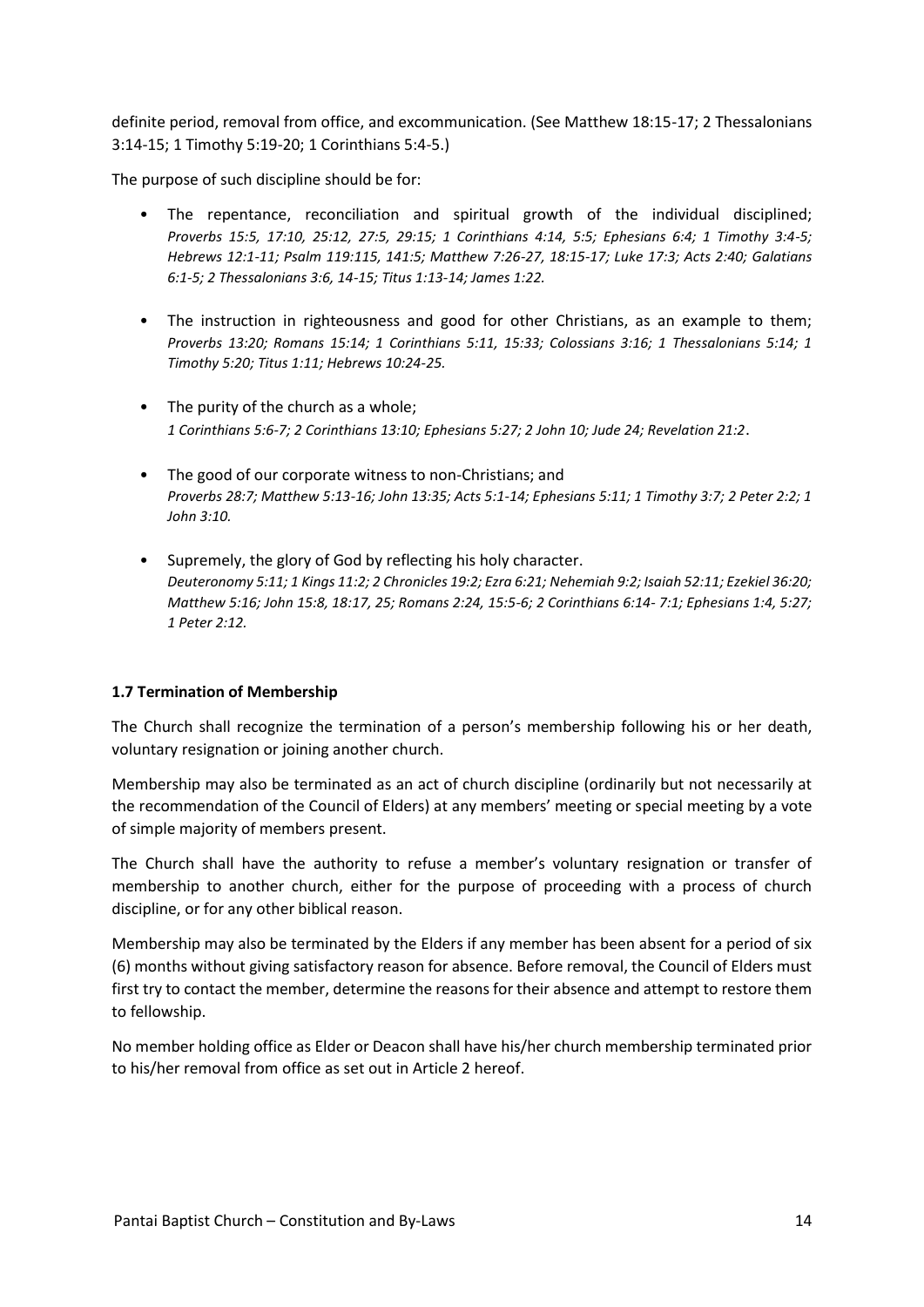# **ARTICLE 2. CHURCH GOVERNMENT**

# **2.1 General Principles**

# **A. Officers.**

The biblical offices in the Church are Elders and Deacons. The purpose of the officers is to lovingly govern, care for, and equip the membership to do the work of ministry.

Elders are responsible for the governing, teaching the Word and tending to the flock of God in this Church. Deacons shall assist the Council of Elders by performing services of advice, administration and implementation.

Officers shall be called to office by vote of the membership of the Church as provided for in Article 4 of these By-Laws. All officers of the Church must be members of the Church in good and regular standing. The Council of Elders shall be composed of men only. The Board of Deacons may be composed of both men and/or women.

# **B. Committees and Appointees.**

The Council of Elders has the authority to create committees and positions to which it may delegate any specified aspect of its responsibility. The Council of Elders has the authority to dissolve any committee or position which it has created. The Council of Elders also has the authority to appoint Elders, Deacons and other members of the Church to serve as members of such committees and to act as its agents in such positions.

The Board of Deacons may nominate candidates for any committee or position, with appointment by the Council of Elders. The Council of Elders may delegate to the Deacons the authority to appoint Deacons or other members of the Church to serve as members of such committees and as agents of the Council of Elders in such positions.

Every committee shall have a chairperson, responsible for the overall operation of the committee, who shall be appointed by the Council of Elders. The Council of Elders may delegate the responsibility for selecting the chairperson to the Board of Deacons or to the committee.

## **2.2 Elders**

# **A. Composition.**

The Council of Elders shall comprise of not less than three (3) men who satisfy the qualifications for office set out in 1 Timothy 3:1-7 and Titus 1:6-9. A majority of the Council of Elders shall be composed of Church members not in regular pay of the Church. The Elders shall be equal in authority but may be specialized in function. No Elder shall hold the office of Deacon during his tenure. Unless otherwise stated in this Constitution, the Elders shall determine their own decision-making protocols.

## **B. Term Limits.**

An Elder shall be called by the Church for a normal term of three (3) years. He shall stand for reaffirmation not later than the third annual meeting of the Church following his call. An Elder shall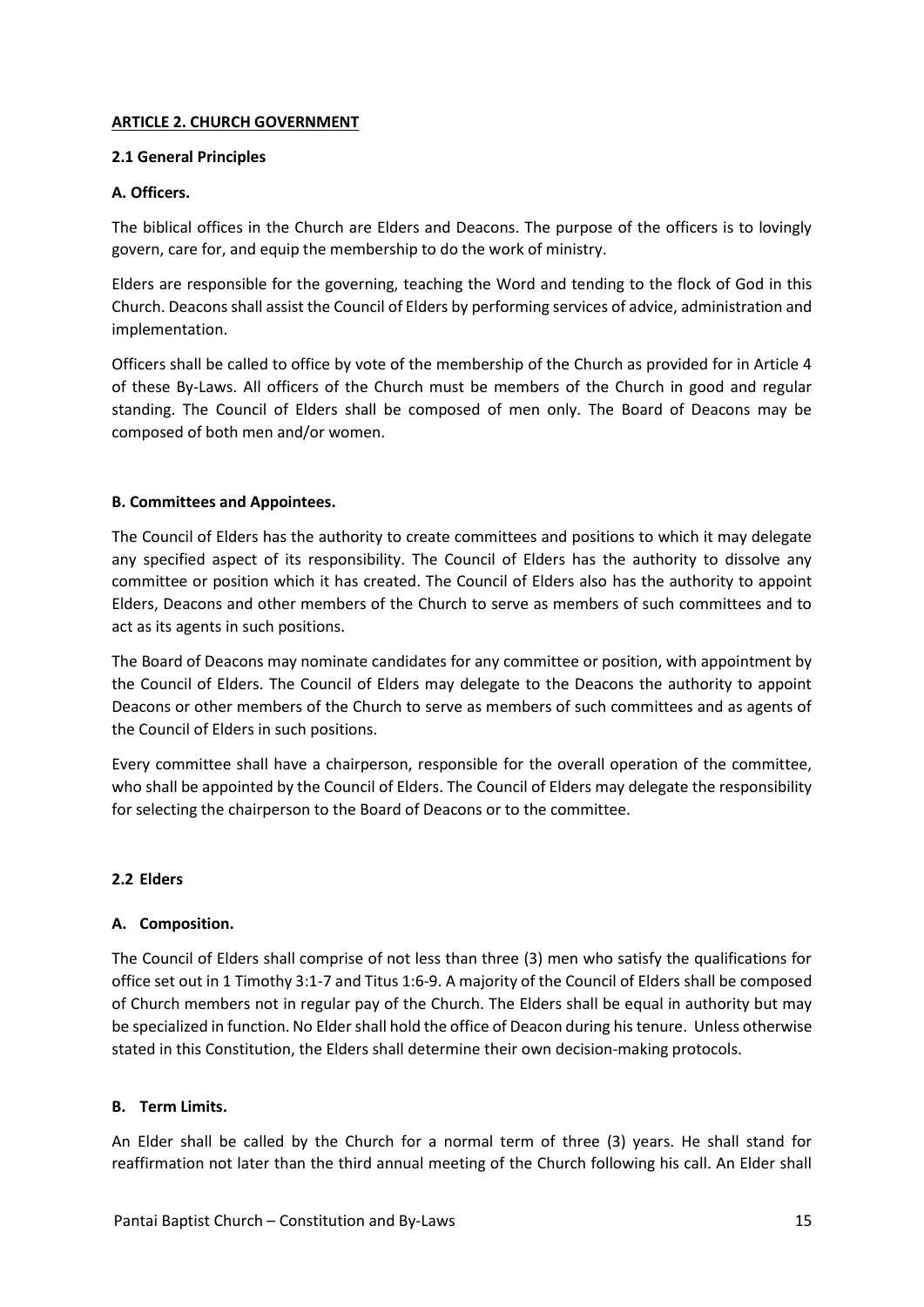serve no more than two (2) consecutive terms. Following two (2) consecutive terms the Elder will not serve actively in office for a period of one (1) year. Following this period he is again eligible for nomination as Elder. Calling or reaffirmation of an Elder shall be by seventy-five percent (3/4) vote of members present and voting at the Members' Meeting. If an Elder stands for reaffirmation and fails to be reaffirmed, the Elder shall step down from office. Removal from office by this means shall not be considered disciplinary action.

# **C. Responsibilities.**

In accordance to the principles set out in Acts 6:1-6 and 1 Peter 5:1-4, the Elders shall devote their time to prayer, the ministry of the Word (by teaching and encouraging sound doctrine), and shepherding God's flock. The Council of Elders shall take particular responsibility to:

- Encourage sound doctrine and practice;
- Admonish and correct error;
- Examine and instruct prospective members;
- Oversee the process of church discipline;
- Recommend all prospective candidates for office;
- Oversee the work of the Deacons and appointed Committees;
- Equip members for the work of the ministry;
- Administer the ordinances;
- Coordinate and promote the ministries of the Church; and
- Mobilize the Church for world missions.

No money shall be solicited by or on behalf of the Church or any of its ministries without the approval of the Council of Elders. The Council of Elders shall elect a chairman of Elders' meetings.

## **D. Removal.**

An Elder's term of office may be terminated by resignation or removal. Where a grievance exists against an Elder, either due to his adherence to and propagation of beliefs contrary to the beliefs of the Church set forth in Article II of this Constitution or to an alleged conduct unfitting an Elder, such grievance may be brought by any two (2) members in good standing to the Council of Elders. If the Council of Elders, after thorough investigation and consideration, believes the grievance to be true and substantial, then the Elder may be removed from office at any Members' Meeting upon the recommendation of the Council of Elders. Any Elder may be removed from office by seventy-five percent (3/4) vote of members present and voting at the said Members' Meeting. Any action related to the discipline of an Elder shall be done in accordance with Scripture (see Matthew 18:15-17; 1 Timothy 5:17-21).

## **2.2.1 Pastors**

**A.** The Elders shall recommend the Lead/Senior Pastor and all other Pastors to the Church who shall be called by a seventy-five percent (3/4) vote of all members present and voting at a Members' Meeting. The Lead/Senior Pastor once confirmed at a Members' Meeting shall automatically be a member of the Council of Elders.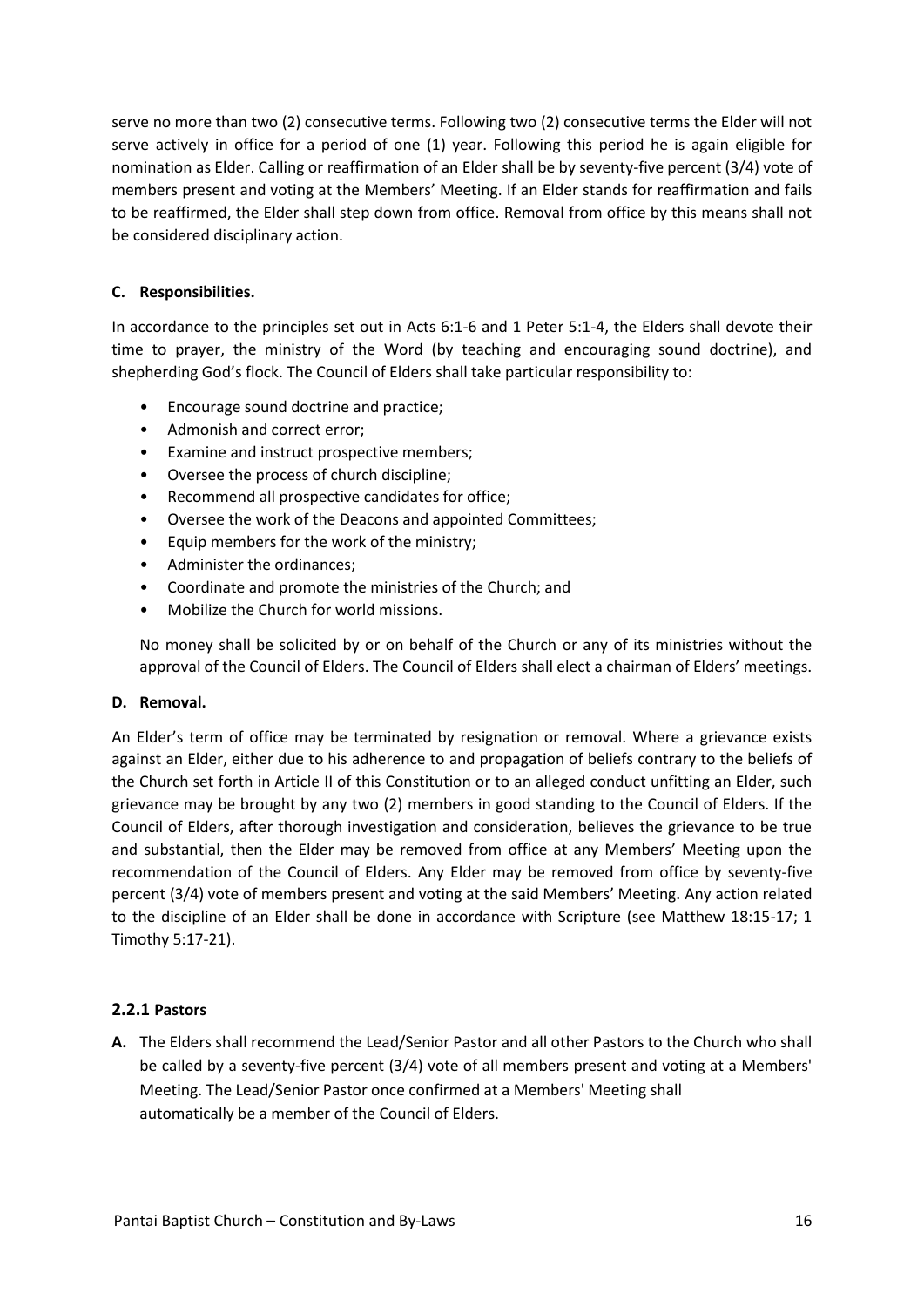- **B.** Qualifications for the office of Lead/Senior Pastor and other Pastors of the Church shall include those described in Article 2.2 A above. The terms of employment of the Lead/Senior Pastor and all the other Pastors of the church shall be set out in the Service Contract approved by the Elders.
- **C.** The terms of employment shall include the following:
	- (a) **Period of Service.** Each period of service shall not exceed five (5) years after which any extension thereof shall be recommended by a majority of the Elders and confirmed by at least a seventy-five percent (3/4) vote of all members present and voting at a Members' Meeting; and
	- (b) **Termination**. The Elders (by a majority) may recommend termination of the services of the Lead/Senior Pastor and other Pastors of the Church in accordance with their respective Service Contracts and notification shall then be given to the Church. Member(s) may make representations to the Elders on the termination recommendation. Unless such notice of termination is earlier withdrawn by a majority of the Elders, the termination shall be final within 14 days after the said notification. The Elders (by a majority) on considering the representations of the Members may postpone the said termination and the Elders shall then call for a Meeting of the Members. If the Lead/Senior Pastor or other Pastor of the Church who is subject to the termination recommendation by the majority of the Elders receives at least a seventy-five percent (3/4) vote of all members present and voting at a Members' Meeting to remain in service with the Church, then the termination recommendation of the Elders shall be rescinded.
- **D.** Under clause C, sub-clause (b) above, the Lead/Senior Pastor shall not be entitled to vote where the termination recommendation at the Elders Meeting is in respect of the Lead/Senior Pastor's position.
- **E.** Any other Pastors of the Church may be recognised as Elders if they are nominated by the Elders and approved by at least a seventy-five percent (3/4) vote of all members present and voting at a Members' Meeting.
- **F.** The Lead/Senior Pastor and other Pastors of the Church shall accept such title, positions, duties and responsibilities as specified by the Elders from time to time.

# **2.3 Deacons**

# **A. Composition.**

Deacons may be both men and/or women. The number of Deacons shall be determined by the needs of the ministry and by the call and qualification of men and women in the Church. Qualifications for office are set out in 1 Timothy 3:8-13 and Acts 6:1-7. No Deacon shall hold the office of Elder during their tenure.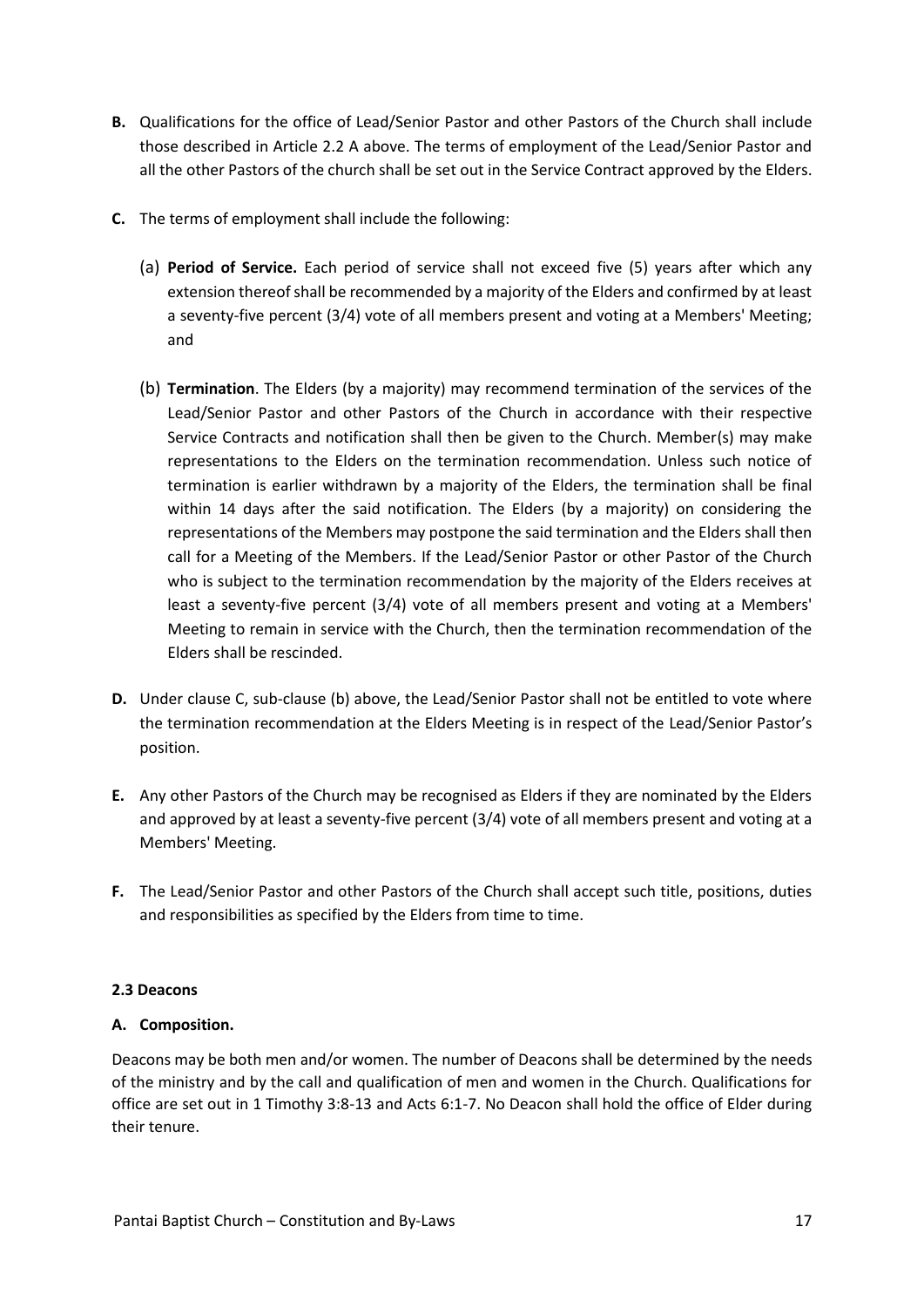# **B. Term Limits.**

A Deacon shall be called by the Church for a normal term of three (3) years. They shall stand for reaffirmation not later than the third annual meeting of the Church following their call. A Deacon shall serve no more than two (2) consecutive terms. Following two (2) consecutive terms the Deacon will not serve actively in office for a period of one (1) year. Following this period he/she will again be eligible for nomination as Deacon. Calling or reaffirmation of a Deacon shall be by seventy-five percent (3/4) vote of members present and voting at a Members' Meeting. If a Deacon stands for reaffirmation and fails to be reaffirmed, the Deacon shall step down from office. Removal from office by this means shall not be considered disciplinary action.

# **C. Responsibilities.**

Deacons shall advise and be ready to assist the Elders in any service that shall support and promote the ministry of the Word, new and existing ministries of the Church, and the care for members of the congregation. Deacons shall ensure that all funds and securities of the Church are properly secured and adequate controls are implemented. Their responsibilities may include: holding and disbursing funds for benevolence, maintaining the Church properties, and administering the business affairs of the Church that pertain to its material assets including the presentation of the annual budget after consultation with the Elders. The Board of Deacons, with the agreement of the Council of Elders, may establish committees of members to assist them in fulfilling their responsibilities to the Church.

# **D. Removal.**

A Deacon's term of office may be terminated by resignation or removal. Where a grievance exists against a Deacon, either due to his/her adherence to and propagation of beliefs contrary to the beliefs of the Church set forth in Article II of this Constitution or to an alleged conduct unfitting a Deacon, such grievance may be brought by any two (2) members in good standing to the Council of Elders. If the Council of Elders, after thorough investigation and consideration, believes the grievance to be true and substantial, then the Deacon may be removed from office at any Members' Meeting upon the recommendation of the Council. Any Deacon may be removed from office by seventy-five percent (3/4) vote of members present and voting at the said Members' Meeting. Any action related to the discipline of a Deacon shall be done in accordance with Scripture (see Matthew 18:15-17; 1 Timothy 5:17-21).

## **ARTICLE 3. MEETINGS**

## **3.1 Worship Meetings**

Worship meetings shall be held on the Lord's Day. Other worship services may be held at other times as the Council of Elders may determine.

# **3.2 Members' Meetings**

**A.** The Church shall have at least two (2) Members' Meetings (which shall include the Annual Meeting) for every one (1) calendar year of the Church. These meetings shall be called by the Council of Elders. A calendar year of this Church shall commence on the first day of July each year and ends on the 30th June of the following year.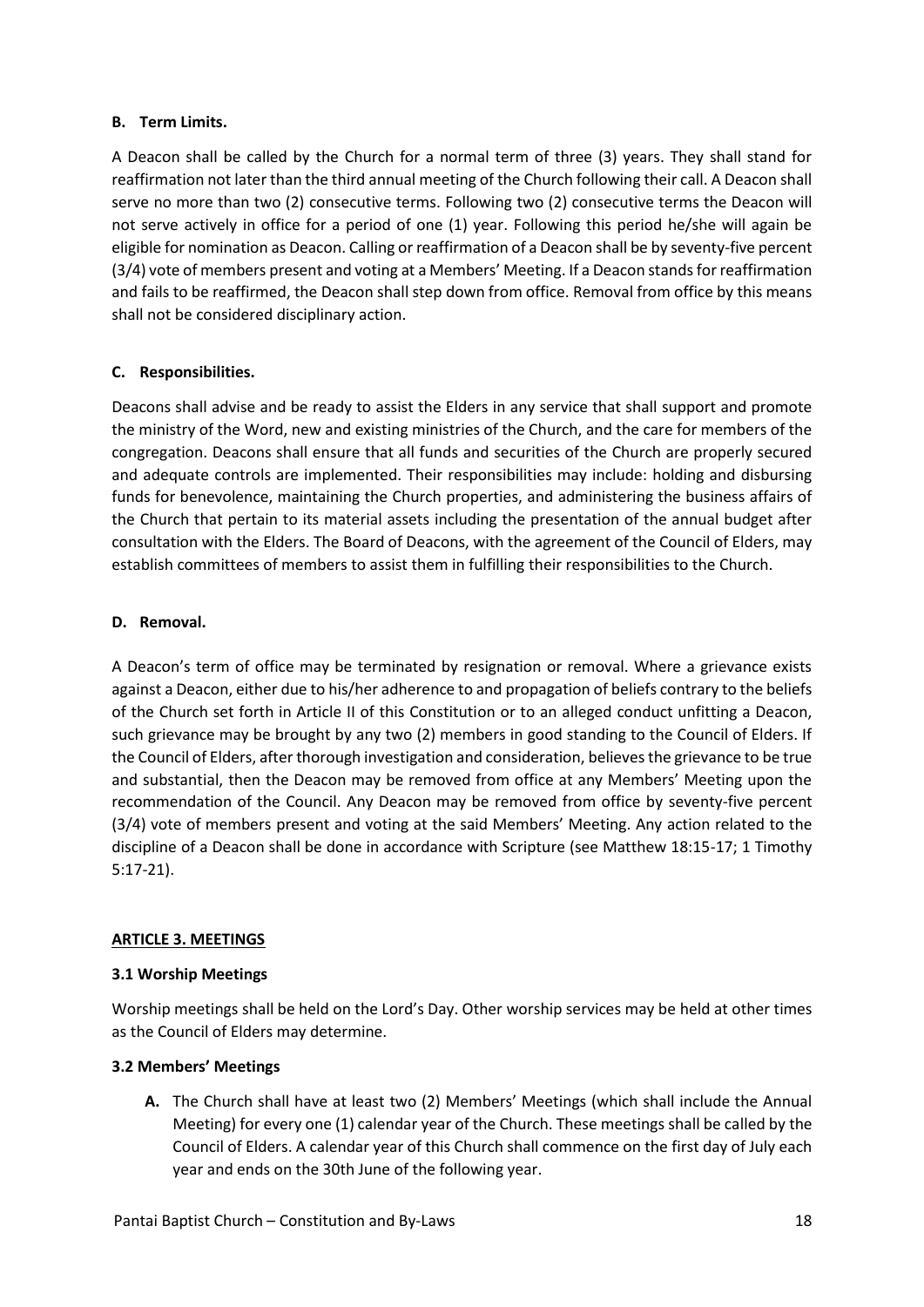- **B.** There shall be an Annual Meeting of the Church for every one (1) calendar year. The time and date of the Annual Meeting shall be determined by the Council of Elders, in consultation with the Board of Deacons. The annual reports and audited accounts of the Church shall be presented at this meeting.
- **C.** An annual budget for the next calendar year shall be approved at a Members' Meeting prior to the said calendar year. In the event that the budget is not approved when the said calendar year has commenced, expenditures may continue for not more than three (3) months at the discretion of the Council of Elders, in consultation with the Board of Deacons, based on the most recent approved annual budget.
- **D.** A Moderator designated by the Elders shall chair the Members' Meetings. Notice of all Members' Meetings together with the relevant agenda, shall be given from the pulpit or in such manner as the Council of Elders may deem appropriate at least two (2) Sundays prior to the meeting.
- **E.** At least one-fifth (1/5) of the voting membership shall constitute a quorum. With the exception of those expressly stated in this Constitution, all resolutions shall be passed by a simple majority (50% + one (1) vote) of the members present and voting. Abstentions will not be considered as votes cast.
- **F.** A Special Meeting may be called as required by the Council of Elders, or at the written request, submitted to the Council of Elders, of ten percent (10%) of the voting membership. Only the matter for which the Special Meeting is called shall be on the agenda. Notice of this shall be given from the pulpit at least one Sunday prior to the meeting or in such manner as the Council of Elders may deem appropriate.
- **G.** This Church shall not be dissolved except with the consent of not less than two-thirds (2/3) of the voting membership expressed either, in person at a Members' Meeting convened for the purpose or by postal vote. In the event of dissolution, all debts and liabilities legally incurred on behalf of the Church shall be fully discharged and the remaining funds and properties shall be disposed of as decided in the said meeting.

# **ARTICLE 4. ELECTIONS**

## **4.1 General Principles**

The following principles should guide our Church elections. Substantial prayer, individually and corporately, should be integral to the election process. All nominations should proceed with the support of the Council of Elders. All candidates for office should be treated with grace, kindness and honesty. The election process shall express the spirit of mutual trust, openness, and loving consideration that is appropriate within the body of our Lord Jesus Christ.

## **4.2 Election of Officers**

Officers shall be elected at a Members' Meeting of the Church.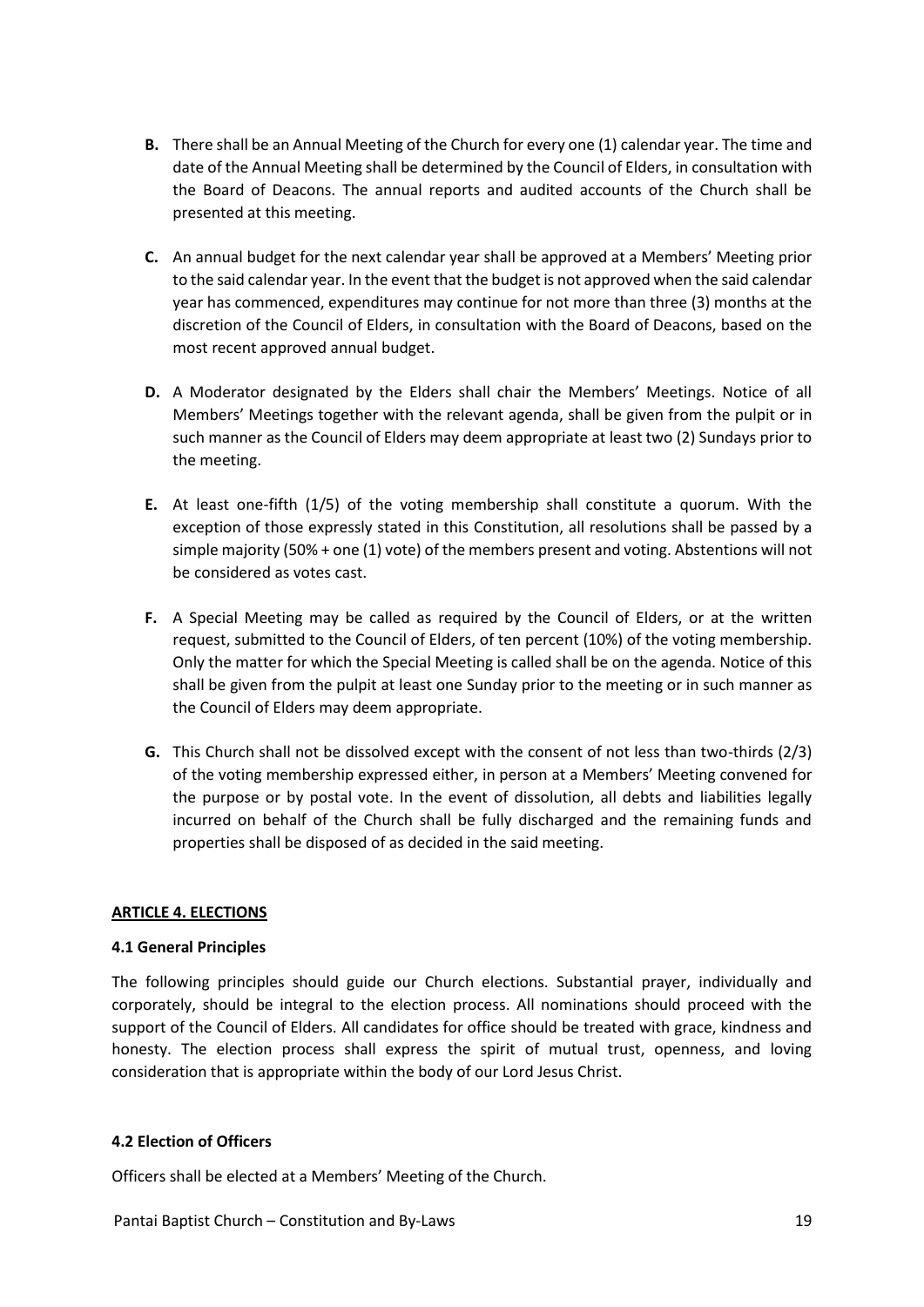The Council of Elders shall seek recommendations and involvement from the membership in the nomination process. All nominations shall be in writing with the consent of the nominee. The Council of Elders shall then recommend the candidate to the membership when satisfied that the person qualifies for office.

Any member with reason to believe that a nominated candidate is unqualified for an office shall express such concerns to the Council of Elders. Members intending to speak in opposition to a candidate shall express their objections to the Council of Elders as far in advance as possible before the relevant Members' Meeting.

Elders and Deacons are elected by seventy-five percent (3/4) vote of the members present and voting at the Members' Meeting. The person elected shall assume office upon election, unless another date has been specifically designated.

## **4.3 Calling of Pastors**

The calling of a Pastor shall follow the same process as that of an Elder.

In addition, the Church must be given adequate opportunity to assess the preaching gifts of any potential pastor and before being asked to express its judgment, must receive assurance from the Council of Elders that, having examined the man concerned, they are in no doubt to his wholehearted assent to our Statement of Faith (Article II) and Church Covenant (Article III).

#### **ARTICLE 5. TRUSTEES AND TRUST ASSETS**

#### **5.1 Appointment of Trustees**

At the recommendation of the Council of Elders, the Church may by a vote of a simple majority pursuant to a Members' Meeting duly convened for such purpose, appoint a person or persons, whether individual or corporation ('Trustee'), to hold as trustee, land/immovable property, real estate related assets (including shares of a company that holds landed properties) and any other assets, whatsoever belonging to the Church or as may be acquired by the Church, from time to time ('Trust Assets'), in trust for the Church as the sole beneficiary and shall deal with the Trust Assets in such manner as may be set out in this Article 5 and in the relevant deeds of trust.

## **5.2 Dealing of the Trust Assets**

- **A.** The Trustees will not sell, convey, assign, surrender and yield up, charge, mortgage, pledge, demise, reassign, transfer or otherwise dispose or deal with any of the Trust Assets until and unless recommended by the Council of Elders and approved by not less than two-thirds (2/3) votes of the members present and voting at a Members' Meeting, duly convened for that purpose.
- **B.** The Trust Assets shall not in any way or manner whatsoever be divided among the members and shall not be subject to any individual claim by any member or section of members.